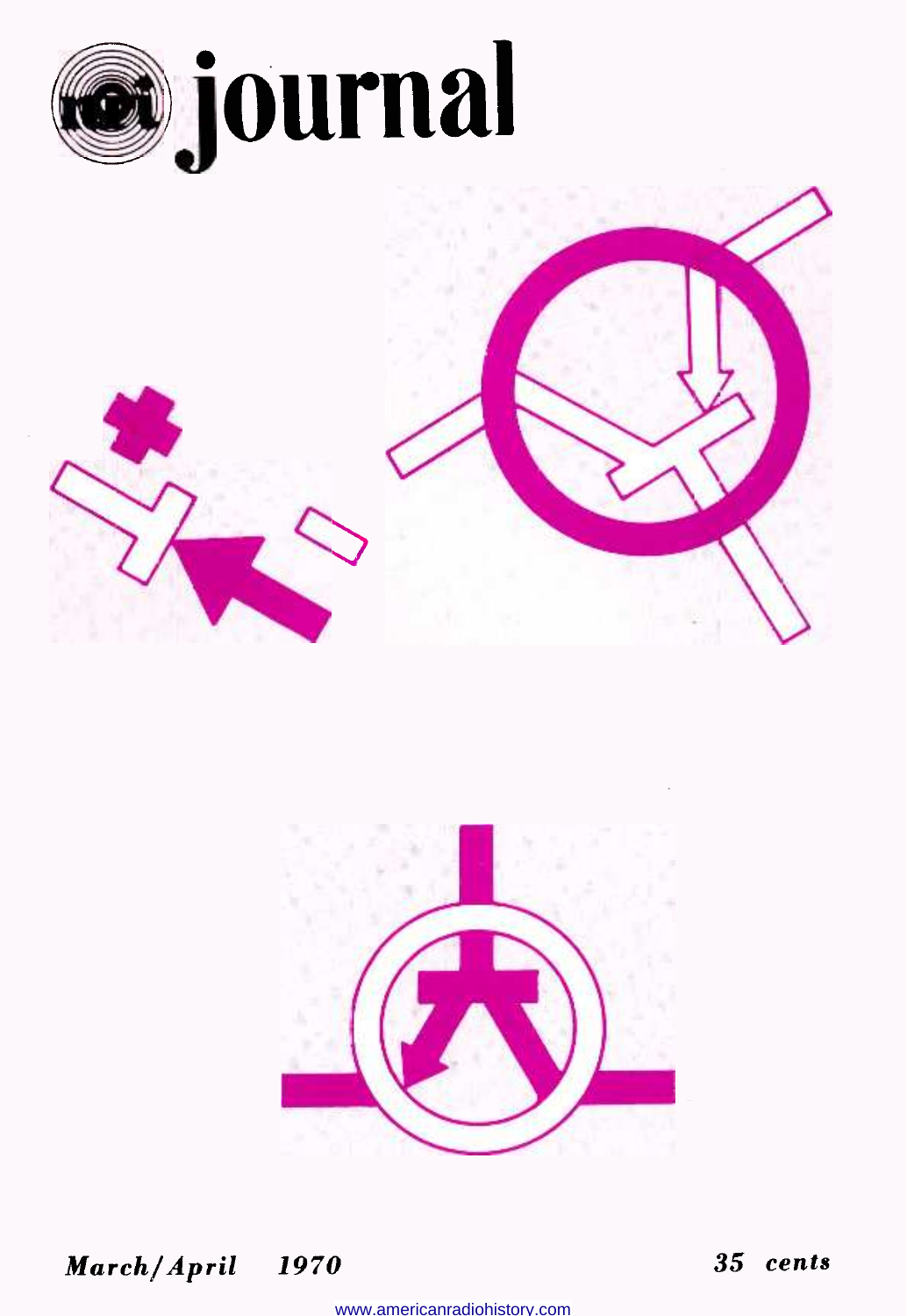## CONAR CATHODE CONDUCTANCE TUBE TESTER



### CATALOG PRICE

| <b>KIT 223UK</b> | \$49.95 |
|------------------|---------|
| WIRED 223WT      | \$75.95 |

NRI STUDENT & ALUMNI PRICE

KIT 223UK \$44.80

WIRED 223WT \$68.25

Tests all series string and up-to-date tubes as well as the standard base types—4, 5, 6, 7-pin large octal, loctal, 7, 9 and 10-pin miniatures, 5-pin nuvistor, novar and Compactron. Checks 17 individual filament voltages from .75 to 110 volts. Tests multi-section tubes, gas rectifiers and remote control gaseous types. Has open-close "eye" tests for cathode ray indicator tubes, and visible filament continuity check to show up open filaments re- gardless of pin position.

12 lever element selector- distribution system enables you to select the individual elements of the tube you're checking and simplifies cathode leakage tests and inter-<br>element short tests. Most important this feature provides you with flexibility AND gives element short tests. Most important this feature provides you with flexibility AND gives you insurance against obsolescence as new tubes reach the market.

Designed around the approved Electronic Industry Association's Emission Circuit, the Model 223 uses a precise, accurate, double -jeweled meter movement. It's balanced and factory calibrated within 2% accuracy. Large, easy to read—with clear plastic case and two 2-color scales.

Test sequence set up to reveal quickly open filaments and shorts. The time -saving fea-ture rejects an "open" or "shorted" tube and lets you proceed with more detailed checks right away. For maximum safety to you and the instrument, the test circuit is transformer isolated from the power line. Triple- window, high- speed, gear -operated roll chart is illuminated, easy to read, even in darkened areas. Lists over 2,000 tube types.

The instruction manual for the Model 223 is written with the same high standard that went into the circuit design-with HUGE picture diagrams to guide you every step of the way.

Building the Model 223 is easy. Using it is even easier. The operating simplicity makes it a pleasure to use. Just 10 lbs.-it's a pleasure to tote along on service calls, too.

### SPECIFICATIONS

CASE: Black, leather-fabric; removable, hinged lid with safety catch; PANEL: Satin finish,<br>aluminum; PANEL LETTERING: Red; METER: Double-jeweled D'Arsonval type; accurately Triple- window, high speed, gear operated; illuminated; SAFETY FEATURE: Test circuits transformer isolated from power line affords utmost safety to operator and instrument; POWER REQUIREMENTS: 50-60 cycle, 110-120 volt, AC only; WARRANTY: Standard EIA<br>warranty on all parts; DIMENSIONS: Width 15½"; length 10½"; depth 43¼". ACTUAL<br>WEIGHT: 10 lbs.; SHIPPING WEIGHT: 13 lbs., Parcel Post Insured.

### **FREE EXECUTE ALLOW YOU TO TEST EMISSION OF** WITH YOUR ORDER 2 TV ADAPTERS ALL 70°-90° and 110° PICTURE TUBES. A \$6.00 VALUE! OFFER ENDS APRIL 30, 1970

USE CONVENIENT ORDER BLANK ON PAGE 25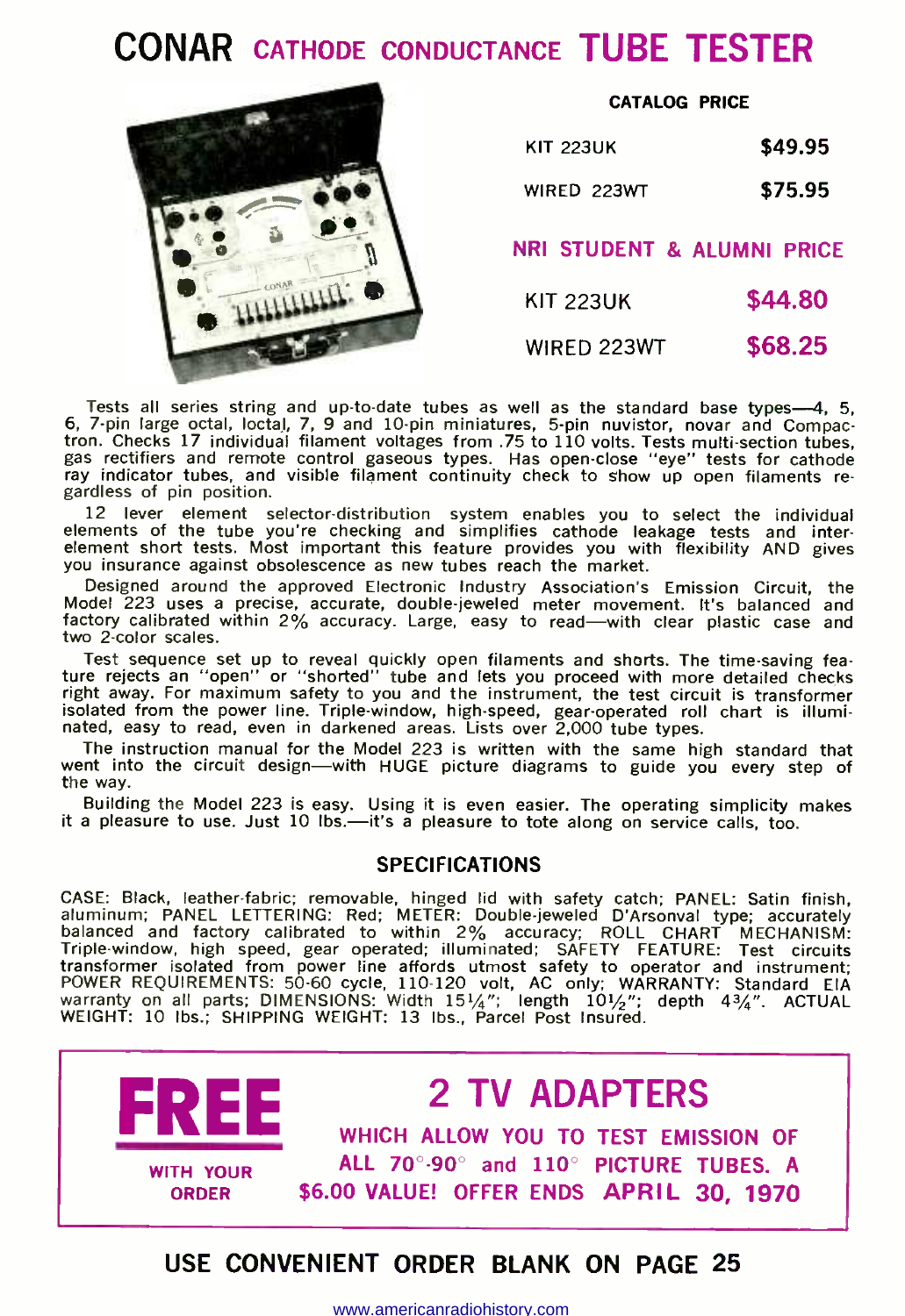

March/April 1970 Vol. 27, No. 2

Published bimonthly by National Radio Institute, 3939 Wisconsin Ave., Washington, D.C. 20016. Subscription \$2.00 per year. Litho in U.S.A. Second class postage paid at Washington, D.C.



### **CONTENTS**

| A Refresher Course in Transistor                                          |  |
|---------------------------------------------------------------------------|--|
|                                                                           |  |
|                                                                           |  |
| Get the Most Out of Your Service                                          |  |
|                                                                           |  |
| <b>Selecting and Obtaining Replacement</b>                                |  |
| Semiconductors 12                                                         |  |
| Employment Opportunities 18                                               |  |
|                                                                           |  |
| Ham News $\ldots \ldots \ldots \ldots \ldots \ldots \ldots \ldots \ldots$ |  |
| NRI Honors Awards 24                                                      |  |
| Alumni News 27                                                            |  |
|                                                                           |  |

TIRED OF TEDIOUS CIRCUIT CHECKING?

Now you can check television (B-W, Color, Solid- State) high -voltage circuits easily, quickly and safely with a new electrostatic selfcontained picture tube high-voltage tester.

Only \$1.39 - complete with illustrated instructions.

Send check or money order to

TV Wand Co. Box 1944 Wheaton, Md. 20902

| W. F. DUNN                  | A. MAGANN              | E. B. BEACH             | <b>M. BLACKWOOD</b>     |
|-----------------------------|------------------------|-------------------------|-------------------------|
| <b>Editor and Publisher</b> | <b>Managing Editor</b> | <b>Technical Editor</b> | <b>Assistant Editor</b> |
| <b>J. THOMPSON</b>          |                        | J. A. RHODES            | K. D. KIBSEY            |
| <b>Associate Editor</b>     |                        | <b>Assistant Editor</b> | <b>Assistant Editor</b> |
| <b>H. BENNETT</b>           | T. E. ROSE             | A. SUSSER               | <b>L. WEAVER</b>        |
| <b>Associate Editor</b>     | Alumni News Editor     | <b>Staff Artist</b>     | <b>Staff Artist</b>     |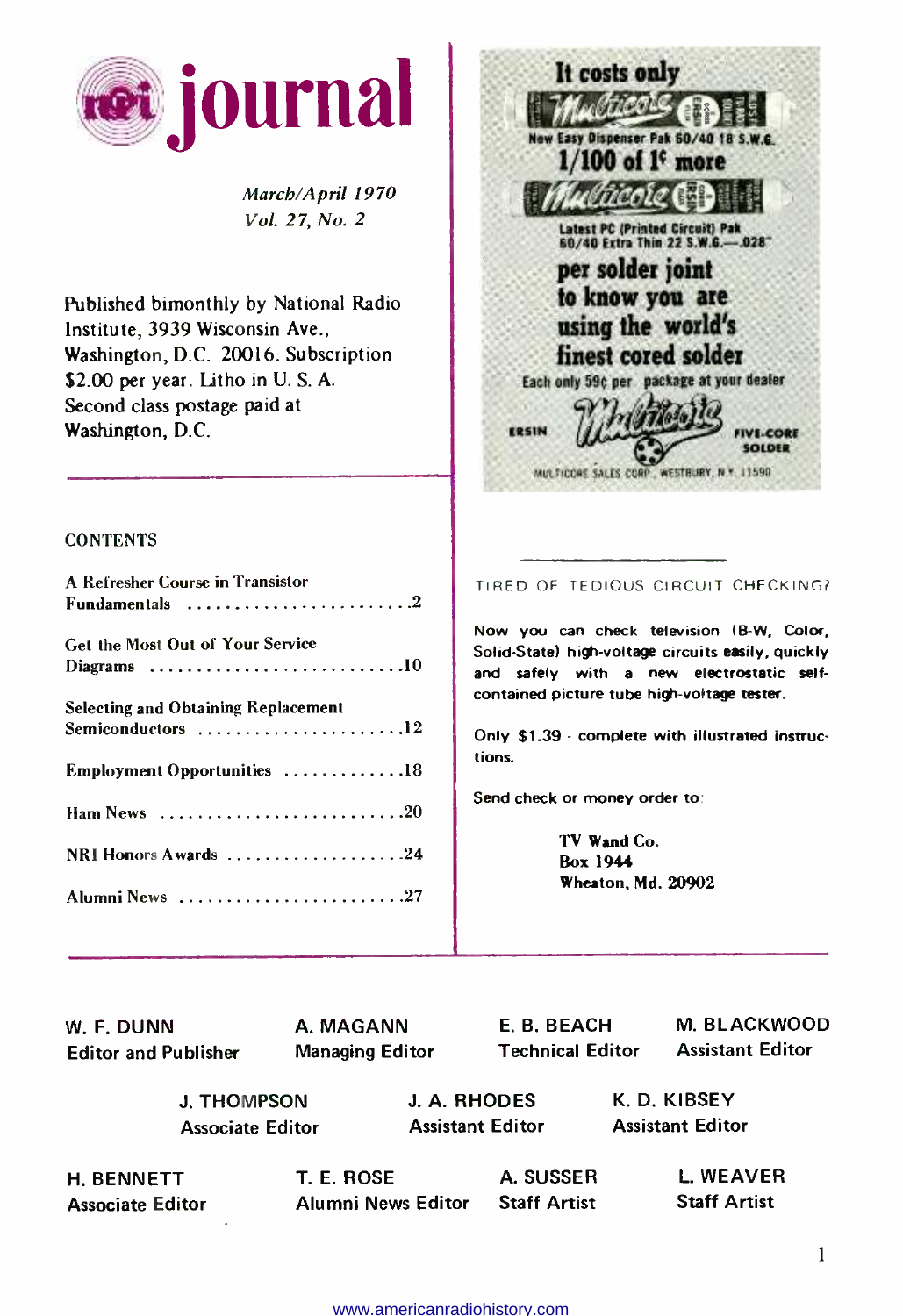### A REFRESHER COURSE

### IN TRANSISTOR FUNDAMENTALS

### by Louis E. Frenzel, Jr.

Transistors are really a lot easier to understand than most technicians realize. Despite the fact that transistors have been around for nearly 20 years now, many technicians still seem to have trouble understanding transistor circuits and troubleshooting transistorized equipment. This difficulty arises not because transistors are so complex and difficult to understand, but rather because many people seem to have a mental block about them. In this article you will see how simple transistors really are. There are ten key facts about transistors and transistor circuits presented in question and answer form. When you finish reading, you will have all of the information needed to work with transistorized equipment.

Keep one very important point in mind as you read the information presented here. Transistors have been rapidly replacing vacuum tubes in electronic equipment for many years now. In the future you will see more and more transistors and fewer tubes in new equipment. Perhaps more important, however, is the fact that transistor circuits will be replaced with integrated circuits in the coming years. Integrated circuits are made up of transistors and other components made all at the same time on a silicon chip, and housed in a very small package to form a particular functional circuit. Transistor theory applies to these circuits and, therefore, makes it even more important for you to have an understanding of transistors. Keeping these facts in mind, let's get to our refresher course.

### 1. What is a semiconductor diode?

A semiconductor diode is a two-element electronic component made of either germanium or silicon, the two most popular types of semiconductor materials used for making diodes and transistors. By adding the correct amount of certain impurities to the semiconductor, germani- um or silicon can be made into either P or N-type material. The N-type material has an excess of electrons while the P-type has a deficiency of electrons. By placing the P and N-type materials together we form a diode whose characteristics are such that current will flow through it in

only one direction. The P-type material is called the anode while the N-type material is called the cathode. Fig. 1A shows a simple diagram of a semiconductor diode. If we connect a battery and a resistor to



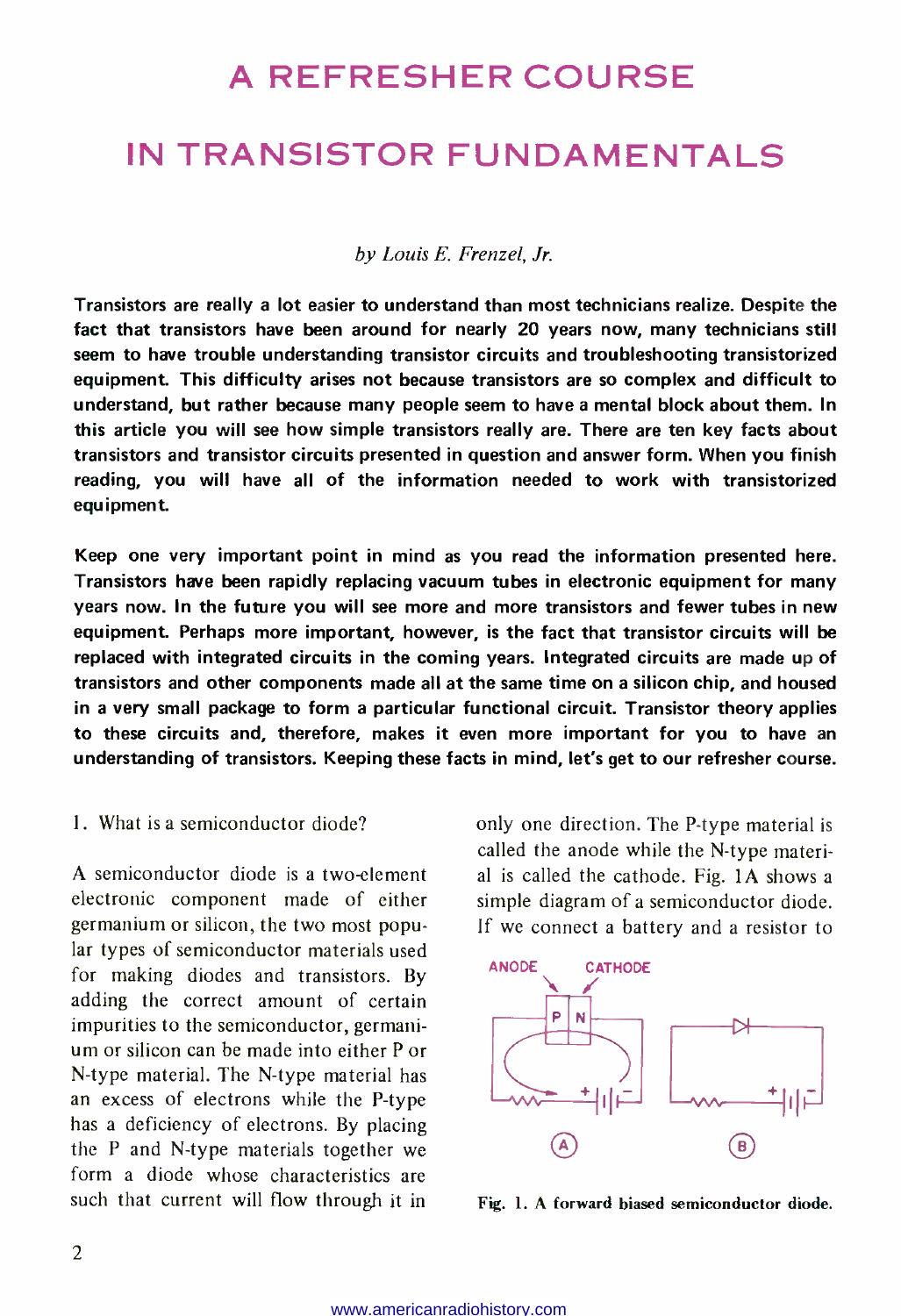the diode as shown in this figure, current will flow through the diode. Electrons will leave the negative terminal of the battery and move to the cathode of the diode, through the diode to the anode, and back to the positive side of the battery through the resistor. With the diode conducting it acts as a very low resistance. A typical silicon diode will have approximately .6 or .7 volts across it when it conducts. The voltage drop across a germanium diode when it is conducting is approximately .2 or .3 volts. With the negative terminal of the battery on the cathode of the diode and the positive terminal on the anode, the diode con ducts and is said to be forward biased. If we reverse the battery polarity, the diode will be reverse biased and no current will flow through it. The resistor in the circuit is used to limit the current flow to prevent damage to the diode. Fig. 1B shows the proper diode schematic symbol.

### 2. What is a transistor?

A transistor is a three-element semiconductor device made up of either germanium or silicon P and N junctions. Fig. 2A shows an NPN transistor made of alternate sections of N and P-type semiconductor materials. Two P-N junctions similar to the semiconductor diode junction are formed. Either P-N junction of the transistor will perform just as a semiconductor diode. The three elements of the transistor are labeled emitter, base and collector. The symbol shown in Fig. 2B is used to illustrate an NPN transistor. Another version of the transistor can be formed as shown in Fig. 2C. This is a PNP transistor. The symbol for a PNP transistor is shown in Fig. 2D. Notice that the only difference between the NPN and the PNP transistor symbols is the direction of the emitter arrow.



Fig. 2. NPN and PNP transistor symbols.

### 3. How does a transistor work?

When the proper operating voltages are applied to the three elements of a transistor, current flows through the transistor from emitter to collector. In an NPN transistor electrons enter the emitter and flow across the emitter-base junction and the base -collector junction into the collector. They then flow out of the collector to the positive voltage source. Some of the electrons flowing in the base circuit divide and flow to the positive voltage source connected to the base. The arrows in Fig. 3 show the direction of current flow in an NPN transistor. When the transistor is operating properly it acts as a variable resistance. A small change in the base current can make a large change in the collector and emitter currents. Since only a minute change in base current can control the larger emitter and collector currents, the transistor amplifies.

4. What are the current relationships in a transistor?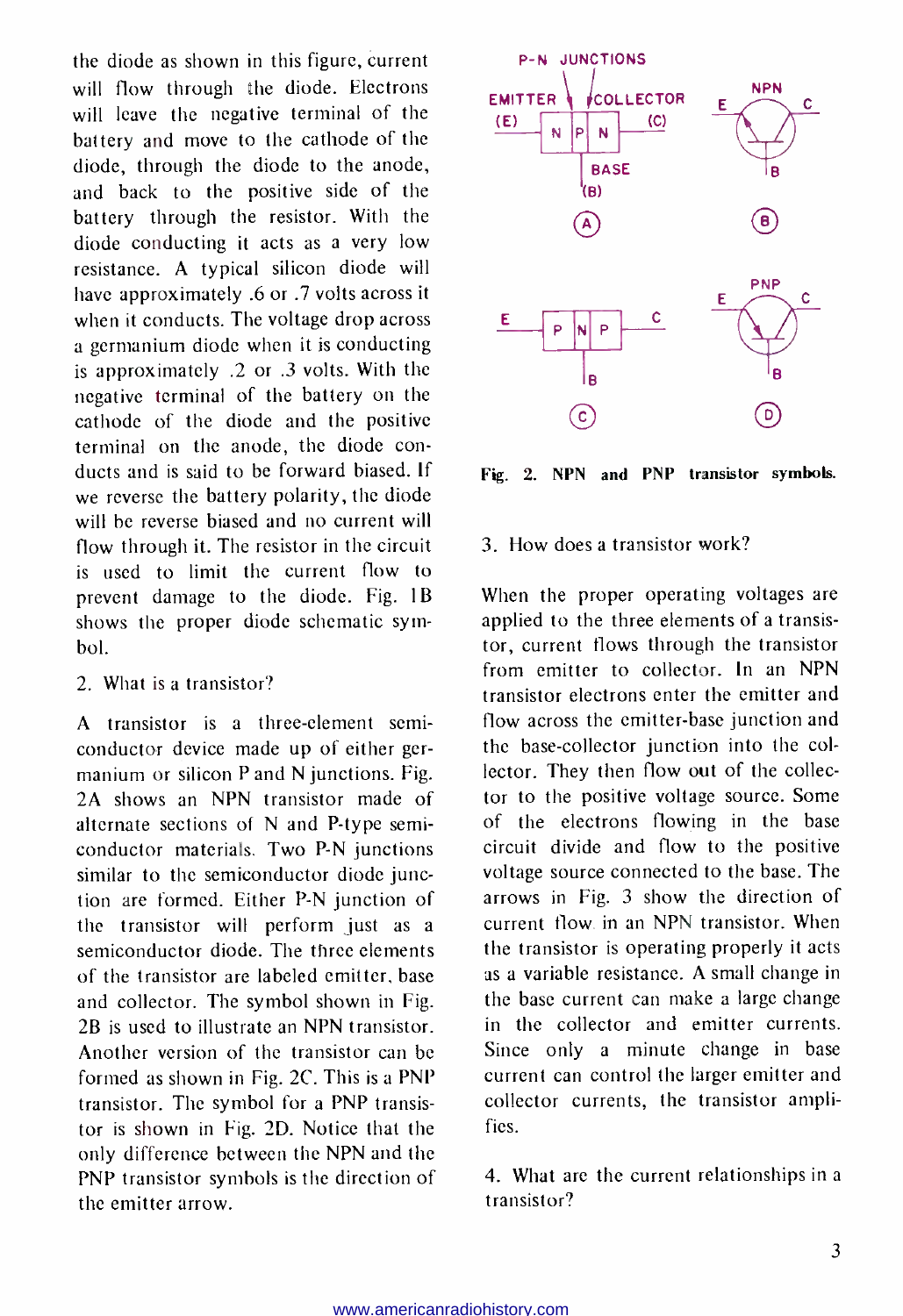

### Fig. 3. Direction of electron flow in an NPN transistor.

(в`

By referring to Fig. 3 you can see that the emitter current  $I<sub>F</sub>$  entering the transistor splits up into two parts, the collector current  $I_C$  and the base current  $I<sub>B</sub>$ . The base current of a transistor is usually very small, in most cases only microamperes. Thus only a small part of the emitter current goes to the base. Most of the electrons move on to the collector. For is easy to remember: negative to N, most practical purposes we can say that positive to P for forward bias. To reverse most practical purposes we can say that the emitter and collector currents are nearly equal, with the collector current being only slightly smaller than the emitter current. We can relate the currents to one another in mathematical form as:

$$
I_{E} = I_{B} + I_{C}
$$

This simply tells us that the emitter current is made up of two components, the base current and the collector cur rent. You can see this current relationship more clearly by looking at Fig. 4 that shows the direction of current (electron) flow in a PNP transistor. The current direction here is exactly opposite to that in an NPN transistor. The electrons enter the base and collector, and flow to the emitter base junction where they form the emitter current.

5. How do you properly bias a transistor?

A transistor is properly biased if the emitter-base junction is forward biased<br>and the collector base junction is reverse biased. Forward bias can be applied by connecting the negative terminal of the battery to the emitter of an NPN transistor and the positive terminal of the battery to the base. This will cause the emitter -base diode to conduct, producing forward bias. To reverse bias a junction, the negative terminal of a battery is connected to the base and the positive terminal to the collector. The proper biasing for an NPN transistor is shown in Fig. 5. Note the directions of the currents in the circuit. Resistors are used to limit the current in the base and collector circuits.

The rule for properly biasing a transistor is easy to remember: negative to N, bias a junction simply reverse this rule. The proper biasing of a PNP transistor is similar to that shown in Fig. 5 except that the polarities of both the batteries should be reversed.



Fig. 4. Direction of electron flow in a PNP transistor.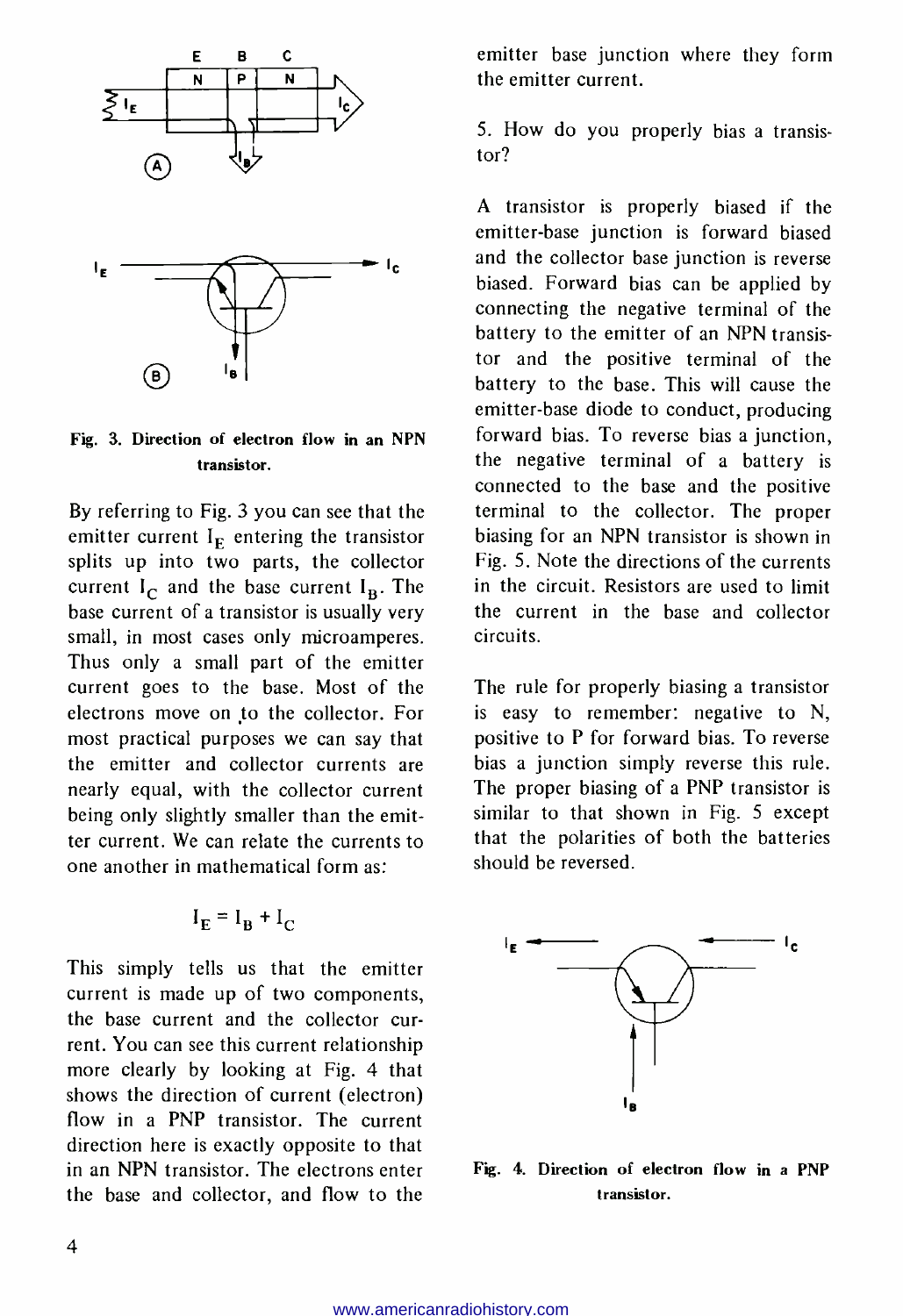

Fig. 5. Proper bias for an NPN transistor.

6. What is the most popular transistor circuit configuration?

The common emitter transistor amplifier is the most popular configuration. The term common emitter means that the emitter is the element common to both the input and output. A simple common emitter circuit is shown in Fig. 6. The proper biases on both junctions are obtained with one battery, unlike the circuit of Fig. 5 which uses two batteries. The supply voltage battery and resistor  $R_1$ supply forward bias to the emitter-base junction. The emitter-base diode conducts and current flows from the negative terminal of the battery to the emitter, across the emitter -base junction to the base, and through  $R_1$  to the positive terminal of the supply voltage. The voltage drop across the emitter -base diode is approximately .6 volt for this NPN transistor. This means that the base is far less positive than the collector or the collector is more positive than the base, mean ing that the base -collector junction is reverse biased. The value of resistor  $R_1$  is chosen so that the resulting base current will cause just enough emitter and collector current to make the voltage drop across  $R_2$  equal to 1/2 the supply voltage,  $V_{CC}$ . If the supply voltage is 10 volts, then the voltage between the collector and the emitter of the transistor will be approximately 5 volts. If a small ac signal<br>is applied to the input through  $C_1$  it will cause the base current to vary above and below the value fixed by  $R_1$ . Changing the base current will cause the emitter and collector currents to change in a similar way. If the input signal goes positive the base current increases. This will cause a corresponding increase in the collector current. The voltage drop across  $R<sub>2</sub>$  will increase causing the output voltage between the collector and ground to decrease. If the input signal goes in a negative direction it will subtract from the fixed base current and decrease the collector current. This will cause a smaller voltage drop across  $R_2$  so the output voltage will go up. The output of the circuit will be an amplified version of the input signal.

7. What do the terms Alpha and Beta mean?

The term Alpha is the common base forward current gain of a transistor. It is a figure that indicates the gain of a transistor when it is used in a common base amplifier circuit. Basically it is the ratio of the collector current to the emitter current (Alpha =  $I_C/I_F$ ). Since these two



Fig. 6. A simple common emitter amplifier.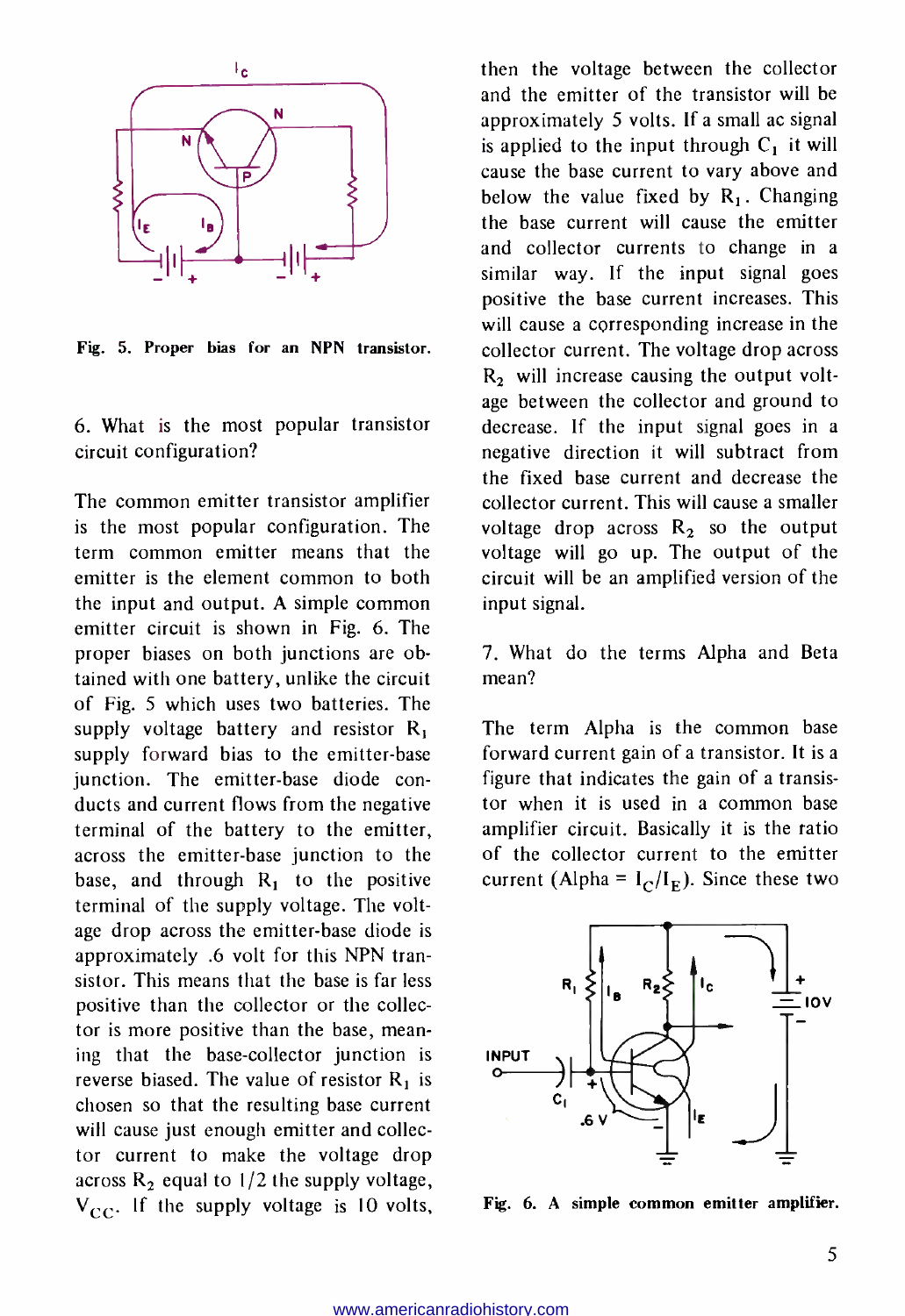currents are very nearly equal in a practical transistor  $(I<sub>E</sub>$  is always slightly greater than  $I_C$ ), the Alpha is slightly less than 1. For a good transistor Alpha may be .98 or .99. The Alpha of a transistor varies with frequency. At some high frequency rent is very low, so it usually has little or the Alpha begins to drop. The frequency where Alpha drops to 70.7% of its lower frequency value is known as the Alpha cutoff frequency. A transistor cannot be used as a suitable amplifier beyond its Alpha cutoff frequency.

Beta is similar in many respects to Alpha. It is the current gain of a transistor in the common emitter configuration. Basically it is the ratio of the collector current to the base current (Beta =  $I_C/I_B$ ). Since the base current is substantially smaller than the collector current, Beta values can be very high. Betas of several hundred are obtainable. The Beta value gives a slight indication of the maximum amount of gain that can be obtained from a common emitter transistor amplifier.

8. What other circuits are used to bias a transistor amplifier?

Despite its simplicity and wide use, the amplifier circuit of Fig. 6 is not the best arrangement. The circuit is highly sensitive to transistor characteristics and, if the transistor used in the original circuit becomes defective, a transistor with identical characteristics will have to be used to replace it to obtain proper operation. In most cases this is not possible since even transistors of the same type vary widely in characteristics. A change in the transistor Beta, for example, will cause a shift in the bias point and, therefore, could cause distortion of the signal being amplified. This circuit is sensitive to leakage currents in the reverse biased base -collector junction. Even though a junction in a diode or transistor may be reverse biased and no current is supposed to flow, some leakage current does in reality flow across the junction. In most good silicon transistors this leakage cur no detrimental effect on the operation of the circuit. However, some transistors do have enough leakage to cause a change in the base bias and, therefore, a shift in the operating point of the amplifier. To make matters worse this leakage current is temperature sensitive. This leakage cur rent increases with temperature. Therefore, when the circuit is operated at high temperatures, a drastic shift in the bias current could cause severe distortion of the signal being amplified. For these reasons other biasing methods have been developed. The circuit in Fig. 7 is an example of an improved bias method. Here the base resistor  $R_1$  is connected between the collector and the base of the transistor rather than between  $+V_{CC}$  and the base, as in Fig. 6. This produces some negative feedback which improves the bias stability with temperature. In the circuit of Fig. 6, if the temperature is increased the leakage will increase and cause the transistor to conduct harder. This means more collector current will flow and a larger voltage drop across



Fig. 7. Negative feedback biasing.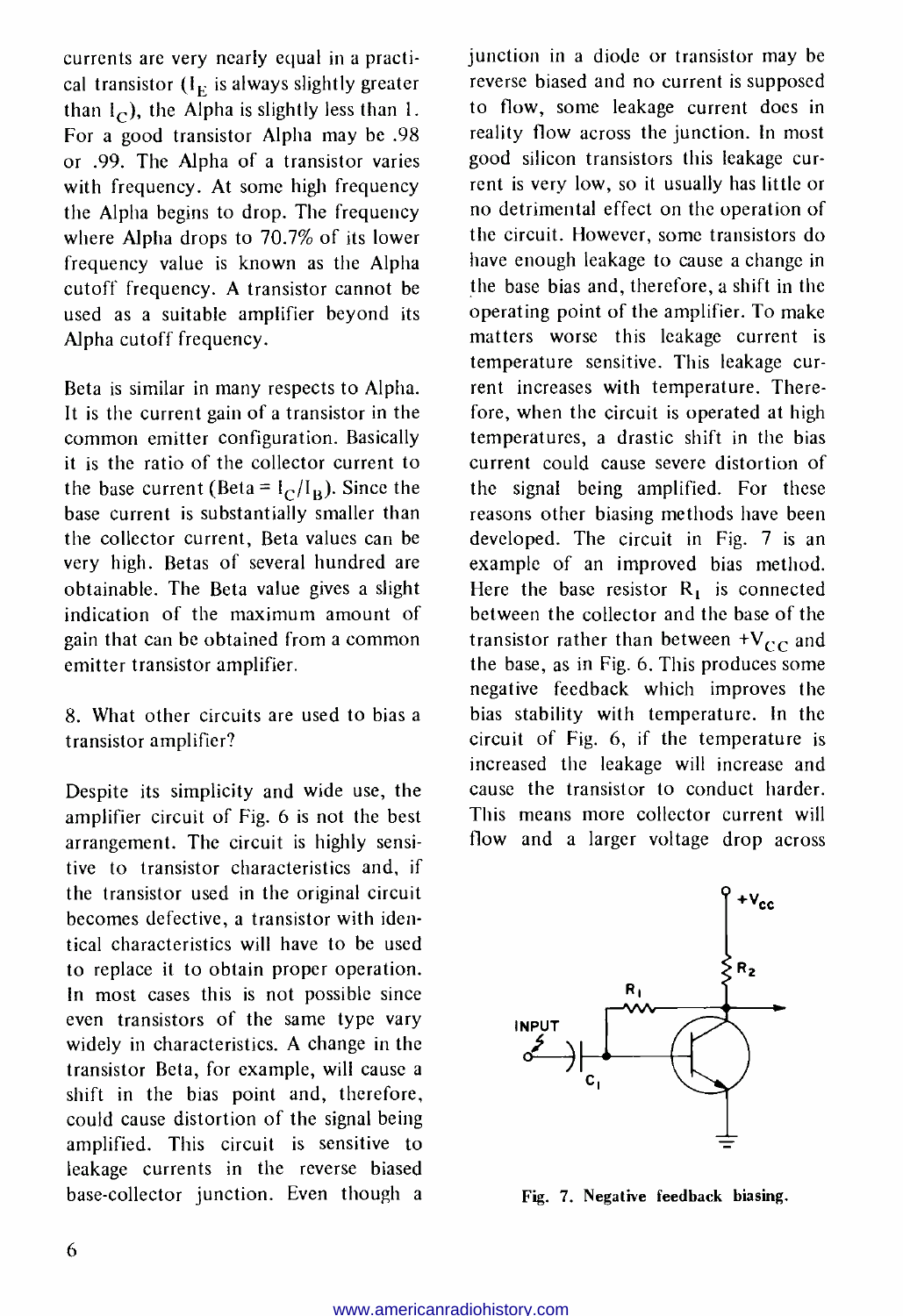R2. The dc output voltage will drop substantially. However, the circuit of Fig. 7 offsets this somewhat. If the temperature increases and the leakage current causes greater conduction of the transistor, more voltage will be dropped across  $R<sub>2</sub>$ . This means that the output voltage between the collector and the emitter of the transistor will drop, thereby decreasing the amount of base current flowing through  $R_1$ . Since the base current is decreased, the transistor will not conduct as much and the collector voltage will rise. As you can see this negative feedback effect does compensate for the leakage current effects at high temperature.

Perhaps the best biasing circuit for a transistor amplifier is that shown in Fig. 8. Here a voltage divider made up of  $R_1$ and  $R_2$  is used to set the bias voltage on the base of the transistor. An emitter resistor is also included. This emitter resistor will produce some negative feedback that will help to stabilize the bias for temperature changes and leakage. If the temperature and leakage should increase, causing an increase in the collector current of the transistor, the voltage drop across the emitter resistor  $R_4$  will increase. The polarity of the voltage across  $R<sub>4</sub>$  is opposite to that of the forward bias provided by  $R_2$ , so the two voltages subtract from one another. An increase in the voltage across  $R_4$  decreases the forward base-emitter bias on the transistor, thereby reducing the amount of collector current, thus compensating for the initial increase. The input signal is coupled to the base of the amplifier through the input capacitor as usual. A bypass capacitor is connected across the emitter resistor to eliminate ac feedback, which would substantially reduce the gain of the amplifier.



Fig. 8. The preferred transistor bias circuit.

9. What are some representative voltages and component values in a typical transistor amplifier circuit?

Fig. 9 shows a typical transistor amplifier. A silicon NPN transistor is used. Bias is obtained with the voltage divider made up of  $R_1$ ,  $R_2$  and the emitter resistor  $R_4$ . The collector supply voltage is +10 volts. Some typical voltages on the emitter, base and collector elements with respect to ground are shown in Fig. 9. The voltage divider, made up of  $R_1$  and  $R_2$ , divides the +10 volt supply voltage down to 1.7 volts. Current flows from the negative terminal of the power supply to ground through the 20K resistor  $R_2$  and the 100K resistor  $R_1$  to +10 volts. The voltage produced across the 20K resistor is applied to the base of the transistor. This is about 1.7 volts. Since the voltage on the base is more positive than the emitter, the emitter-base junction is forward biased so current flows. This produces a .7 volt drop between the emitter and base as shown in Fig. 9. For that reason the voltage at the emitter of the transistor is .7 volt less than the voltage at the base, or about 1 volt. This means that we have a 1 volt drop across the emitter resistor,  $R_4$ . Using Ohm's Law we can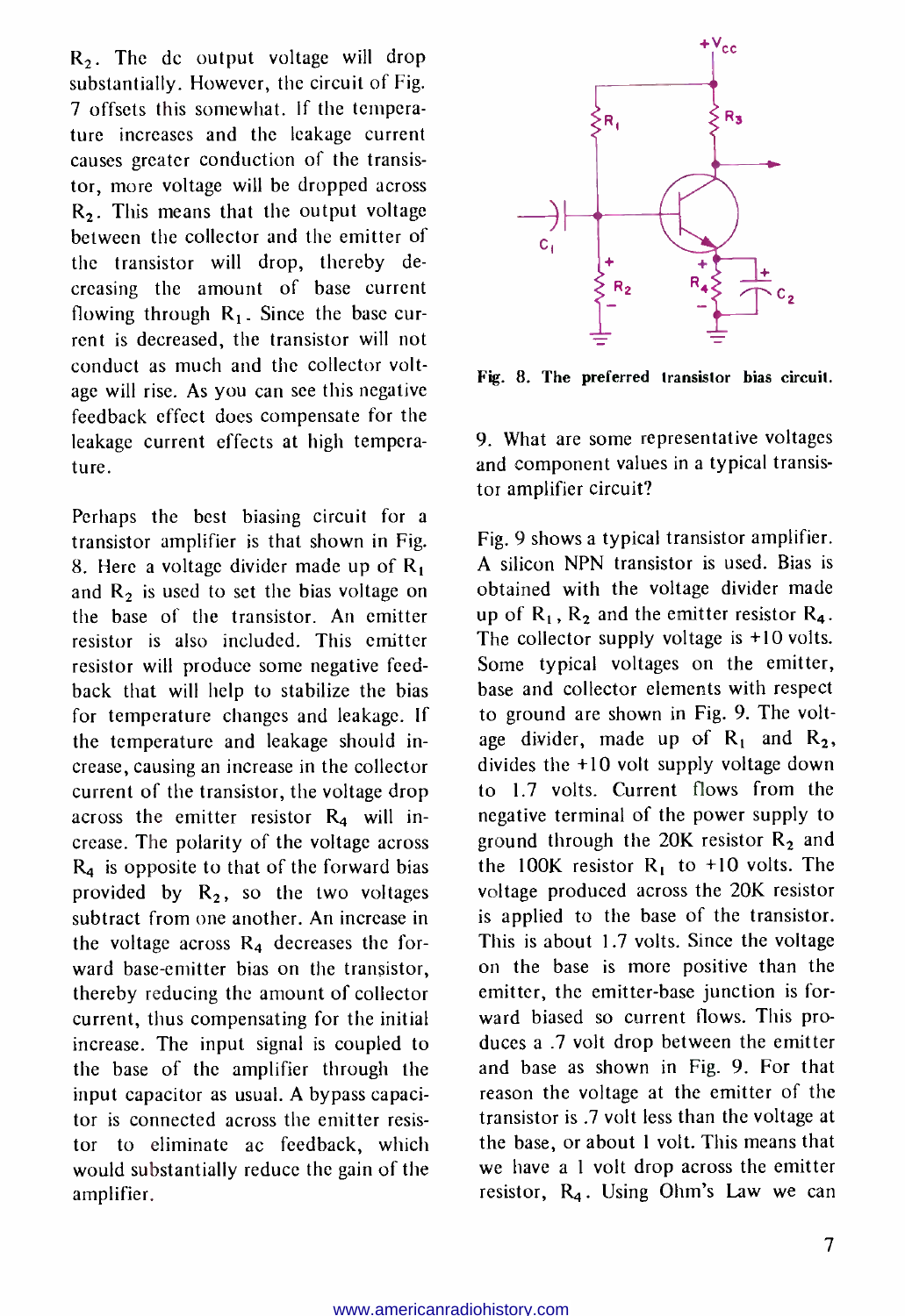

Fig. 9. A typical amplifier circuit with representative voltage and component values.

calculate the amount of emitter current flowing in the circuit. Simply divide the This means that the collector is more voltage by the resistance. One volt divided by 1000 Ohms = 1 milliampere.

One milliampere of emitter current will flow into the transistor and most of it will pass on through to the collector. A very small amount of it will, of course, divide off and flow in the base circuit up through resistor  $R_1$  to the supply voltage. However, if the transistor gain is high, this base current will be relatively small compared to the other currents in the circuit. For that reason we can say that the collector current is very nearly equal to the emitter current. This means that 1 milliampere flows in the collector resistor R3. Using Ohm's Law again we can calculate the voltage drop across the 5K collector resistor. One milliampere = .001 amperes. Multiplying this by 5000 ohms gives us the voltage of 5 volts. Since the sum of the voltages in a series circuit is equal to the supply voltage, then the voltage between the collector and ground must also be 5 volts. With 1 volt across

the emitter resistor the voltage between emitter and collector will be 4 volts. This is designated as shown in Fig. 9. Generally the transistor bias is selected so that the fixed dc output voltage at the collector is approximately 1/2 of the supply voltage as you can see here. This amplifier circuit is quite typical of those that you will encounter in your work and if you become familiar with it you should have little or no trouble in learning to test or troubleshoot such a circuit. To be sure you understand it thoroughly, consider the voltages on the transistor elements. With 1.7 volts positive on the base and 1 volt positive on the emitter, you can see that the emitter base is forward biased as it should be for proper transistor operation. Notice also that the collector is at +5 volts while the base is at 1.7 volts. positive than the base, or rather the base is more negative (less positive) than the collector. This is reverse bias for the base -collector junction as required.

### 10. How is a transistor used as a switch?

In the amplifier circuits we have just discussed the transistor really acts as a variable resistance. By varying the base current on the transistor the amount of current flowing between the emitter and the collector varies, and this is equivalent to saying that the transistor is a variable resistance. However, it is also possible to use a transistor as a simple on -off switch. When a transistor is cut off so that no current flows through it, it acts as an open switch. When the transistor is made to conduct very hard it acts as a very low resistance and, therefore, resembles a closed switch. Such a transistor circuit finds wide application in pulse and digital circuits. A simple transistor switch circuit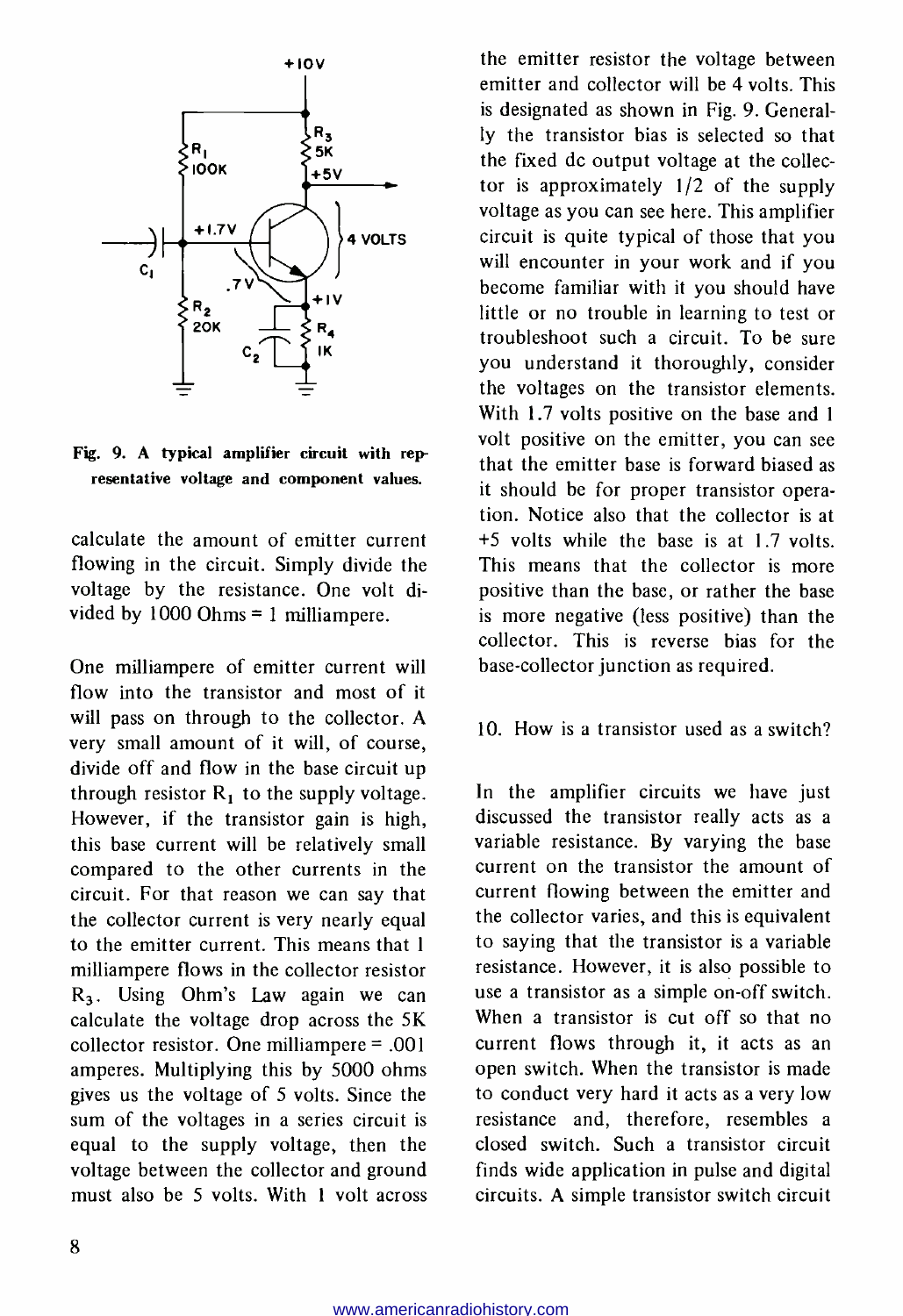

Fig. 10. A transistor switch.

is shown in Fig. 10. If we apply 0 volts or ground to the input of the circuit no current will flow in the emitter-base circuit. This junction will not be forward biased so the transistor will not conduct. The transistor switch is off and if we look at the output we will see +10 volts through resistor  $R_2$ . If we apply a +10 volt signal to the input, the emitter-base junction will be forward biased. This will cause the transistor to conduct. If we make the value of  $R_1$  small enough so that a large amount of base current flows, the transistor will conduct quite hard and will go into a state known as saturation. When the transistor saturates, both the emitter -base and base -collector junctions become forward biased. When the transistor is in this state it acts as an extremely low resistance and resembles a closed switch. At this time the output voltage is very nearly equal to 0 volts. Such circuits operate at very high switching speeds with square wave signals similar to that shown in Fig. 10. If the input signal switches repeatedly between 0 and +10 volts, then the output will also switch between 0 and +10 volts but will be switching in the opposite polarity. For that reason, the simple transistor switch is also an inverter circuit.

Now let's see what you learned. Answer the five True -False questions below. The answers are on page 11.

- 1. To forward bias the emitter -base junction of a PNP transistor, the base must be negative with respect to the emitter.
- 2. Varying the base current in a transistor causes the collector current to change.
- 3. Sophisticated bias circuits are used mainly to minimize the sensitivity of the circuit to temperature changes.
- 4. You measure the collector output voltage of a transistor amplifier like that in Fig. 6 with a supply voltage of +10 volts and find it to be +10 volts. You can conclude that the circuit is operating properly.
- 5. Both junctions of a transistor are never forward biased.



### MATCH THE PERSON TO HIS HANDICAP

|   | Al Capp                                                          | Deaf                                                |
|---|------------------------------------------------------------------|-----------------------------------------------------|
| 2 | Homer                                                            | Amputee                                             |
| з | FDR                                                              | Blind                                               |
| 4 | <b>Ray Charles</b>                                               | Paralyzed                                           |
|   | Piato                                                            | Amputee                                             |
| £ | <b>Thomas Edison</b>                                             | Deformed                                            |
|   | Sarah Bernhardt                                                  | <b>Blind</b>                                        |
|   | estudera<br>1000<br>٠,<br><b>BezAIDJOJ</b><br>°€.<br><b>PUIS</b> | <b>Demioted</b><br>۰,<br>ى ساھەر دە<br>- 11<br>pung |

The President's Committee on Employment of the Handicapped, Washington, D.C. 20210

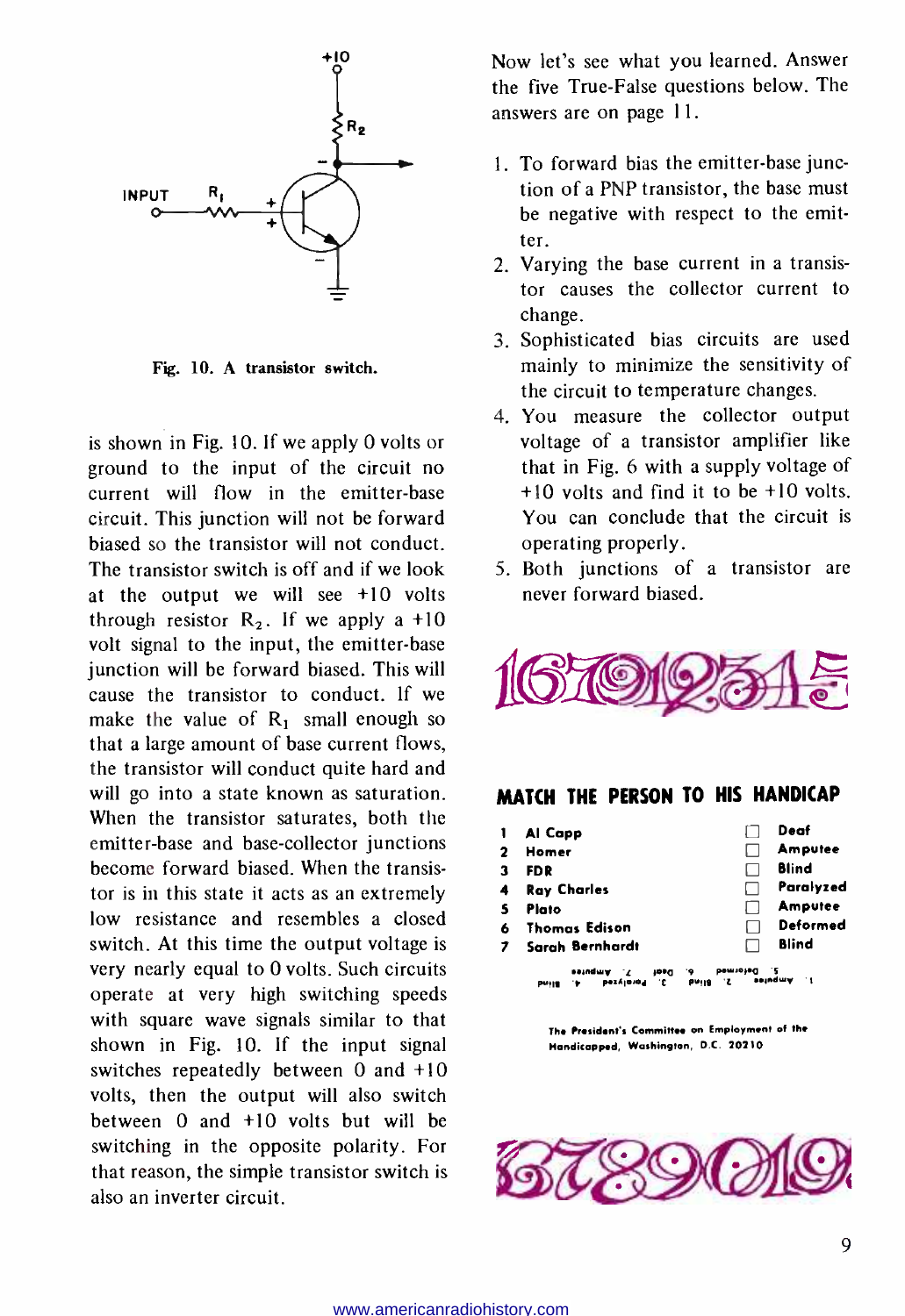# GET THE MOST OUT OF YOUR SERVICE DIAGRAMS -- READ THEM!

I encountered a servicing problem the other day that made me very much aware of a very simple, but still very important, point to remember: when you read a schematic diagram or other servicing information, read it thoroughly.

Now my friend Woody is pretty handy with a soldering iron. He also has an excellent reputation as a color TV benchman. But a certain aged Magnavox B&W portable really had him going for a while.

At first, things went smoothly. The trouble was easily localized to the vhf tuner. There was no signal coming out of the tuner at all. The local oscillator was running, as indicated by a normal negative voltage at the mixer control grid. Other voltages in this stage appeared normal, so Woody went over to take a look at the rf amplifier pin voltages. <sup>A</sup> simplified version of the circuit is shown in the figure. As you can see, the rf amplifier was the old standby cascode circuit.

Remember that in this circuit the two triodes are in series as far as dc is concerned. The signal is coupled from the plate circuit of the first triode to the cathode circuit of the second. In its day, this was the best way to get low-noise rf amplification.

The first thing Woody noticed was that the voltage at the plate, pin 6, was only about 25 volts, instead of the expected 125. Pin 3 measured the same. The expected amount of agc bias was found at the grid, pin 7. Since the tube had already been changed, Woody assumed that this triode must be working all right. The plate voltage applied to the other triode was about normal, so  $B<sub>+</sub>$  voltage problems were not suspected. The diagram called for  $-.8$  volts at the control grid of this triode, and it was measured to be very close to zero. So why didn't that triode conduct as it should?

What Woody had overlooked was the little diamond right next to the voltage reading for pin 2. If he had looked at the bottom of the diagram for the meaning of this symbol, he would have saved himself a lot of time. The diamond was used to indicate that the specified voltage at this pin should be measured with the vtvm ground lead connected to pin 3 of the same tube - not to chassis ground! So there really should be about 124 volts positive at pin 2, as measured from chassis ground, because of the connection to  $B^+$ through the voltage divider consisting of  $R_{1.5}$  and  $R_{1.6}$ .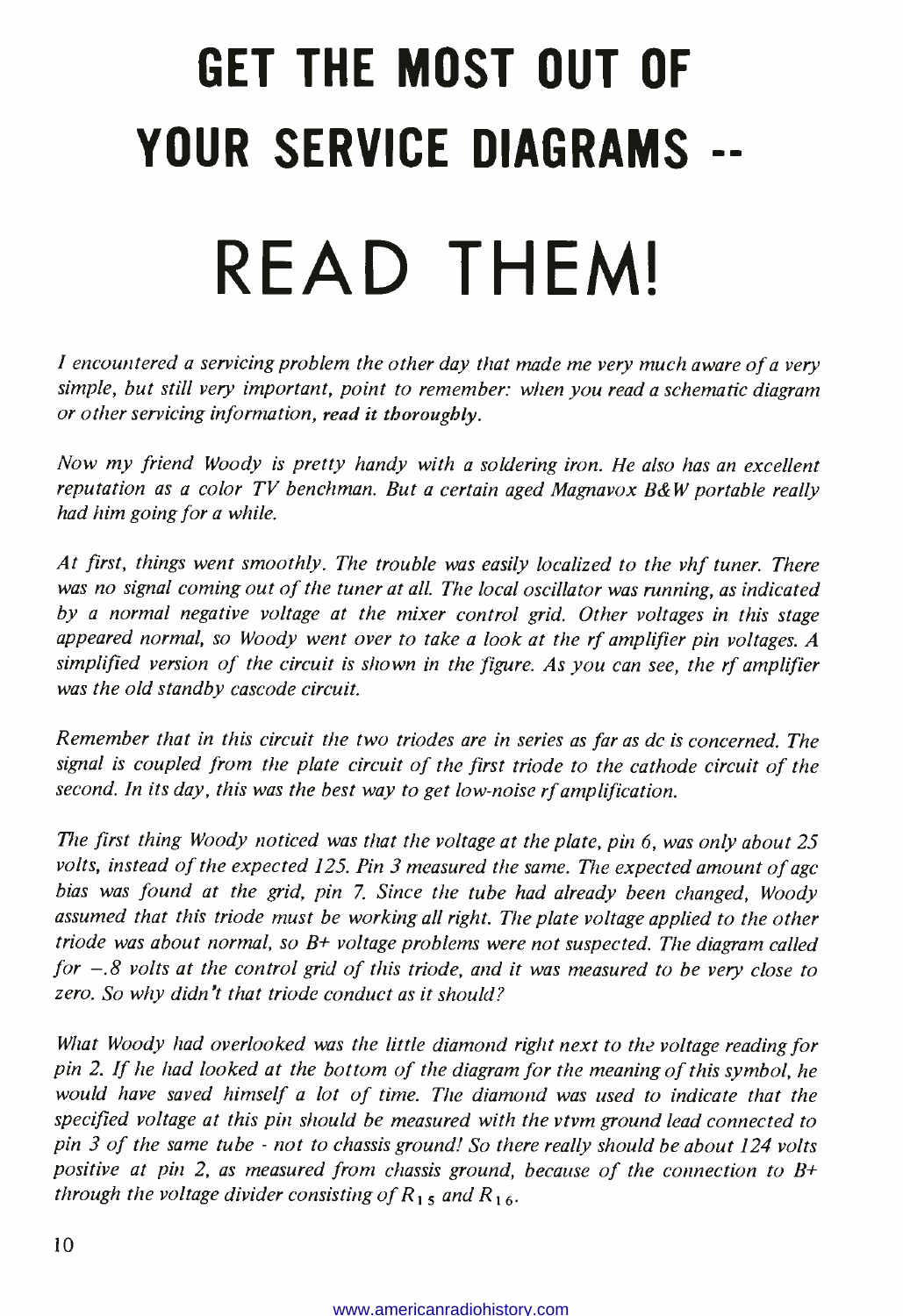As soon as my friend realized this, he had no trouble finding the source of the problem.  $R_{16}$  was burned open, probably as a result of the shorted 6BQ7A that Woody had replaced hours before. Of course, the low control grid voltage caused the tube to cut off almost completely. Replacing the resistor brought the Magnavox back to life.

Symbols such as this diamond are used frequently by Sams Photofacts and by many set manufacturers to refer to special test conditions and other pertinent information. Look for them especially in cascode rf amplifiers, stacked  $B+$  power supplies, agc circuits, and sync separators, or wherever bias voltages between two points may be more meaningful than voltage from either point to ground. Someone went to a lot of trouble to put those little symbols there...use them to save yourself time and trouble.  $\dots\dots\dots$  Joe Dexter.



### 7,,... ', ^'MT`T:"Y Y 7, r ^r- 1-t -r T r -Y+Ih-Yrt Y- when a control and a month of the

Answers to True-False questions on p. 9.

- 1. True. Remember the simple rule for forward bias. Positive to P and negative to N. In a PNP transistor the emitter is P material; the base is N material.
- 2. True. Increasing base current increases collector current and vice versa.
- 3. True. Most of the bias circuits use some form of negative feedback to achieve stability with temperature.
- 4. False. If both the output voltage and the supply voltage are +10 volts, then there is no voltage dropped across the collector resistor. This indicates that the transistor is not conducting. The output voltage should be one -half the supply voltage. The problem may be a defective (open) transistor or base resistor or a broken circuit connection.
- 5. False. When a transistor is used as a switch it is driven into a high conduction state (on switch) known as saturation where both junctions are forward biased.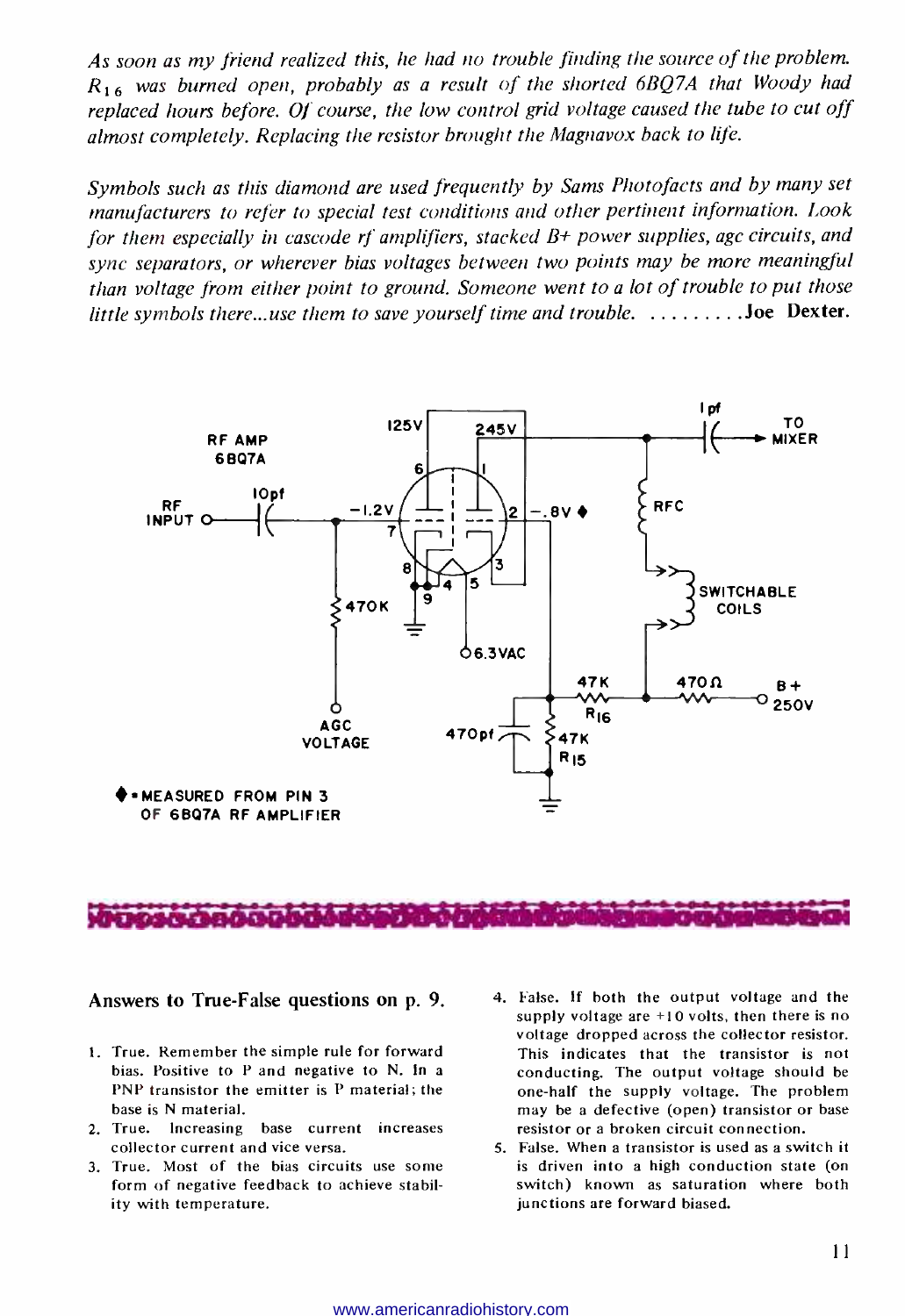

By Harold J. Turner, Jr.

Each year, more and more of the equipment serviced by electronics technicians is transistorized. The forward -looking serviceman is always on the alert for new troubleshooting methods and servicing techniques. However, keeping his technical knowledge up -to -date is not enough to stay abreast of the latest developments. There are thousands of different types of transistors and other solid -state devices now being used in commercial equipment. Must the serviceman keep exact replacements for all of these types on hand?

Now, if you service only a few different models or pieces of equipment, this may be the best approach to use. You would not have to stock very many different types, and you would have the assurance that the replacement units would work as well in a circuit as the originals did before they failed. Unfortunately, most technicians must service a wide variety of radio, television, audio and other equipment. To keep his stock of replacement semiconductors down to manageable size, he would do well to consider using some type of substitution system.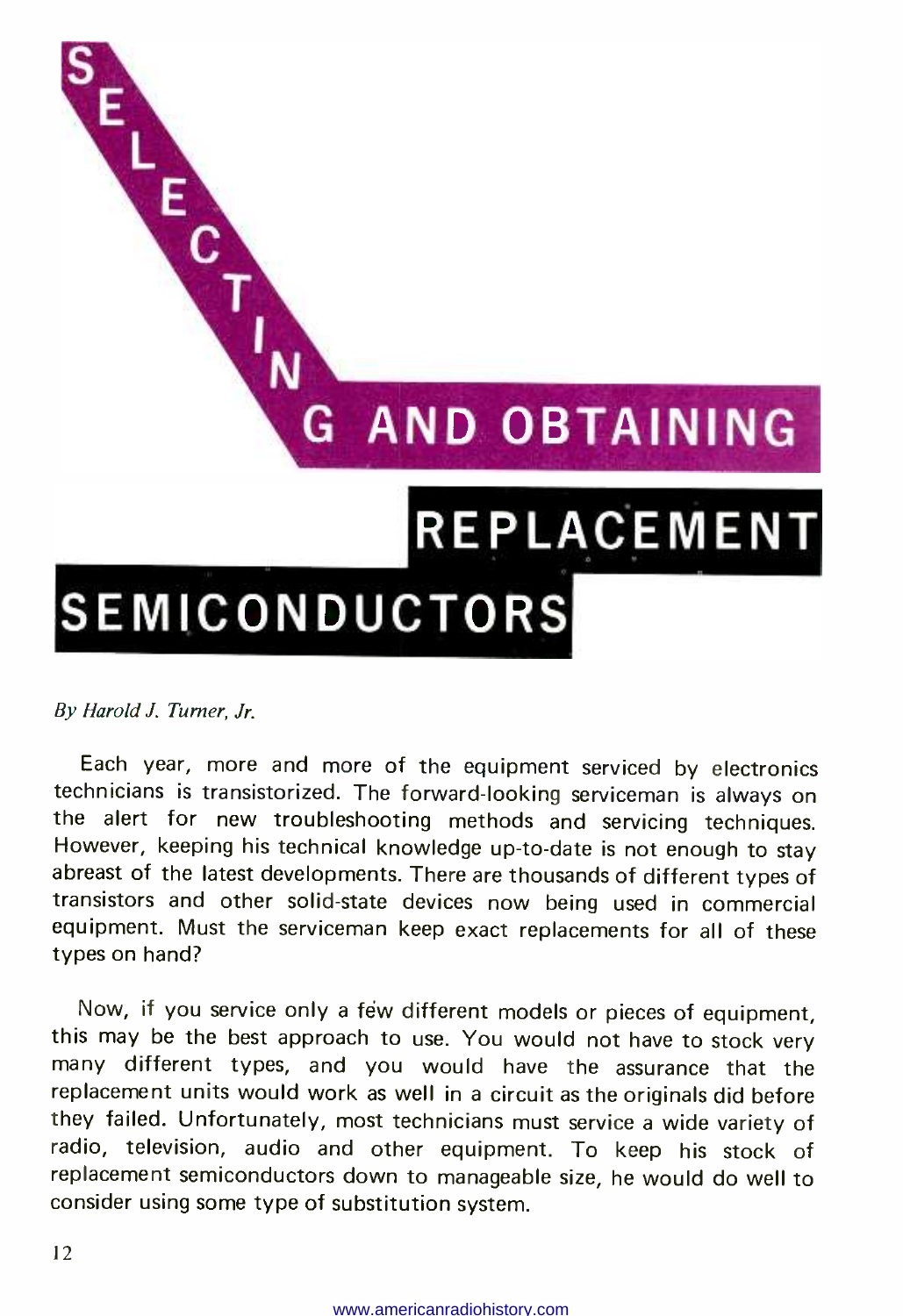The most obvious way of finding a suitable substitute for a transistor is to look up the type number in a substitution guide, such as the one published by Howard Sams & Company (Transistor Substitution Handbook, 9th Edition). This book is not available from NRI. Ask for it at your distributor, or order directly from Sams at 4300 West 62nd St., Indianapolis, Indiana 46268. This reasonably -priced book (\$1.95 in the U.S., \$2.50 in Canada) lists all transistors in current use, along with suitable re placement types for each. Also given are polarity (NPN or PNP) and material (silicon or germanium). Base connections for each type are shown in a condensed section at the end of the book.

Transistor manufacturers are well aware of the service technician's problem, and most have separate lines of semiconductors especially designed for re placement applications. These devices are made readily available to the serviceman

through his regular parts dealer. Most original equipment transistors and diodes can be obtained only from industrial electronics distributors who are rarely anxious for the serviceman's small volume of business.

Now, that sounds mighty nice of the manufacturers to go to all that trouble for the service industry. How can they afford it? That's easy...replacement line semiconductors are priced about twice as high as similar industrial types. Is this fair to the serviceman? Consider first that each manufacturer makes available at low cost (ranging from free in most cases to \$1.00 in one case) a comprehensive crossreference guide that lists industry and original equipment manufacturers' part numbers and recommended replacements. Then consider that these devices are immediately available through your regular parts dealer...you needn't make a special trip across town or wait days for a mail -order part to arrive. Most important-



Figure 1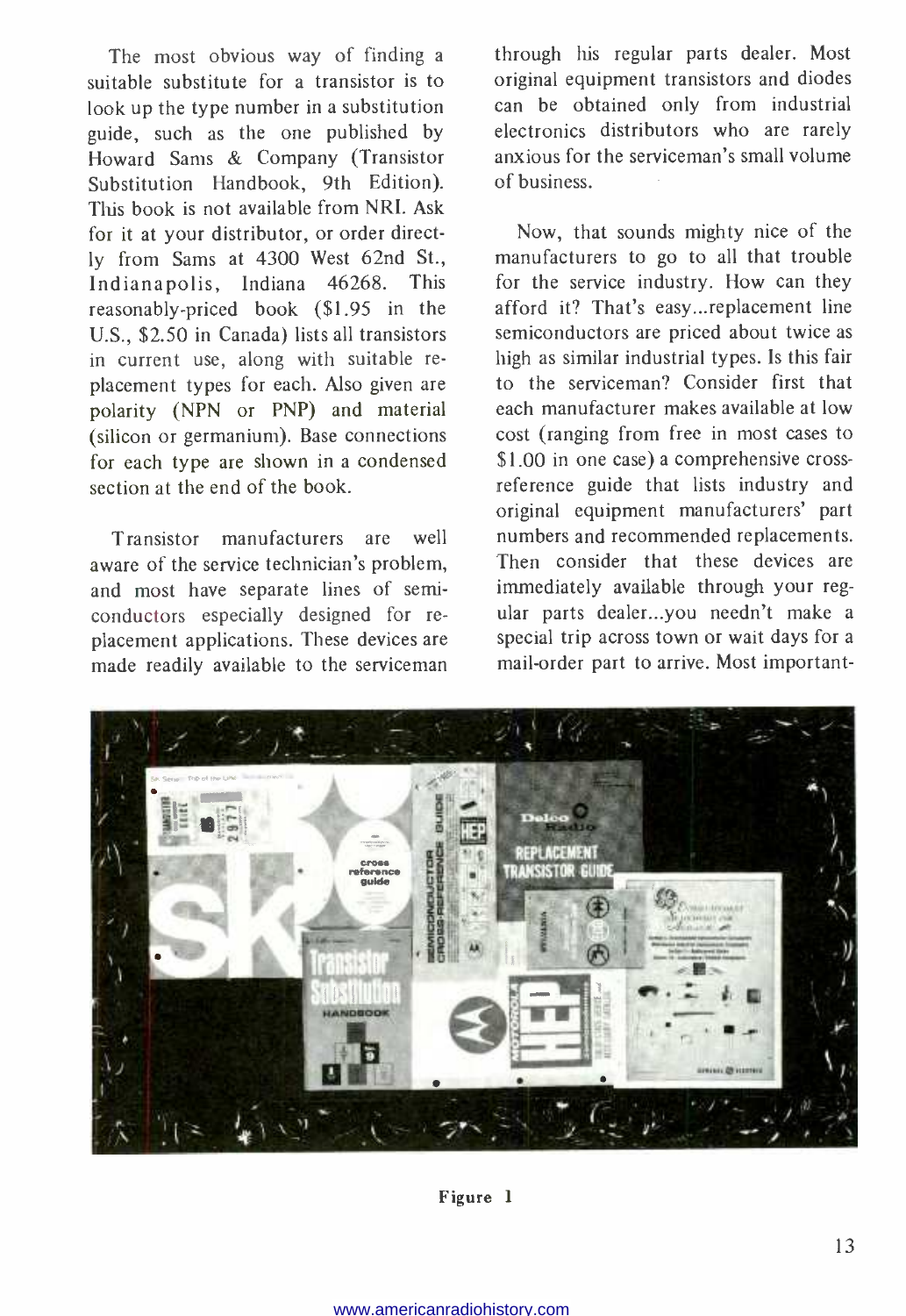ly, consider that the manufacturer has done a lot of research in determining the best possible replacement for your specific need. If you keep all these things in mind, you will probably decide that the manufacturer really is doing you a great service.

The largest replacement lines are made by RCA (SK series), International Rectifier (TR series), Motorola (HEP series), General Electric (GE series), and Delco (DS series). Ask for information on them from your dealer. Other lines are available, but these are limited to replacing only the most popular types in use. Fig. 1 shows several of the replacement/ substitution guides we have mentioned.

If you must replace an unmarked transistor, you can usually get a fairly good idea of what type replacement is required by considering the type of circuit used, maximum operating voltages, currents, and frequencies, and by the polarity of supply voltages. If a schematic diagram of the equipment is available, you will have most of this information at your fingertips. You can tell if the transistor is germanium or silicon by noting the voltage difference between base and emitter. If the difference is between .1 and .3 volts, the transistor is a germanium unit. If the voltage difference is between .5 and .7 volts, then the transistor is a silicon type. Of course, you cannot use the defective transistor to make these measurements. You must use the specified voltage from the diagram. If the equipment uses several identical stages, such as would be found in a stereo amplifier, you can use the measured voltages from a working circuit. If you must guess which material is used, re member that about 90% of all NPN

transistors are silicon, while about 90% of all PNP transistors are germanium.

You can tell from the type of circuit used what frequencies the transistor must handle. Some work well only in the audio range; others are suited for use as 455 kHz intermediate -frequency amplifiers; still others are used at 4.5 MHz, 10.7 MHz, and even up into the vhf and uhf spectrum. Of course, any transistor ca pable of handling rf signals will work at audio frequencies, but transistors designed for high-frequency operation are generally more expensive than their<br>lower-frequency counterparts, and usually are restricted in power-handling ability.

Of course, the maximum voltage, cur rent, or power ratings of the replacement transistor must not be exceeded. Industrial types have complete specifications given in transistor manuals and in manu facturers' catalogues, while only the most essential information is listed for the replacement lines.

As an example of how to select a replacement transistor, suppose we must replace  $Q_{29}$  in the circuit of Fig. 2. The transistor type used in the chroma bandpass amplifier stage is not listed in any of the cross -references, so, if you can not obtain one from the manufacturer, you will have to get the necessary replacement information from the schematic diagram itself. The first thing you would notice is that the transistor is NPN. The specified voltages indicate a base -emitter voltage of 0.7 volts, so the device must be silicon. You could tell from the small physical size of the unit that it doesn't handle much power, so the replacement transistor wouldn't have to either. The power supply is 32 volts, so the new transistor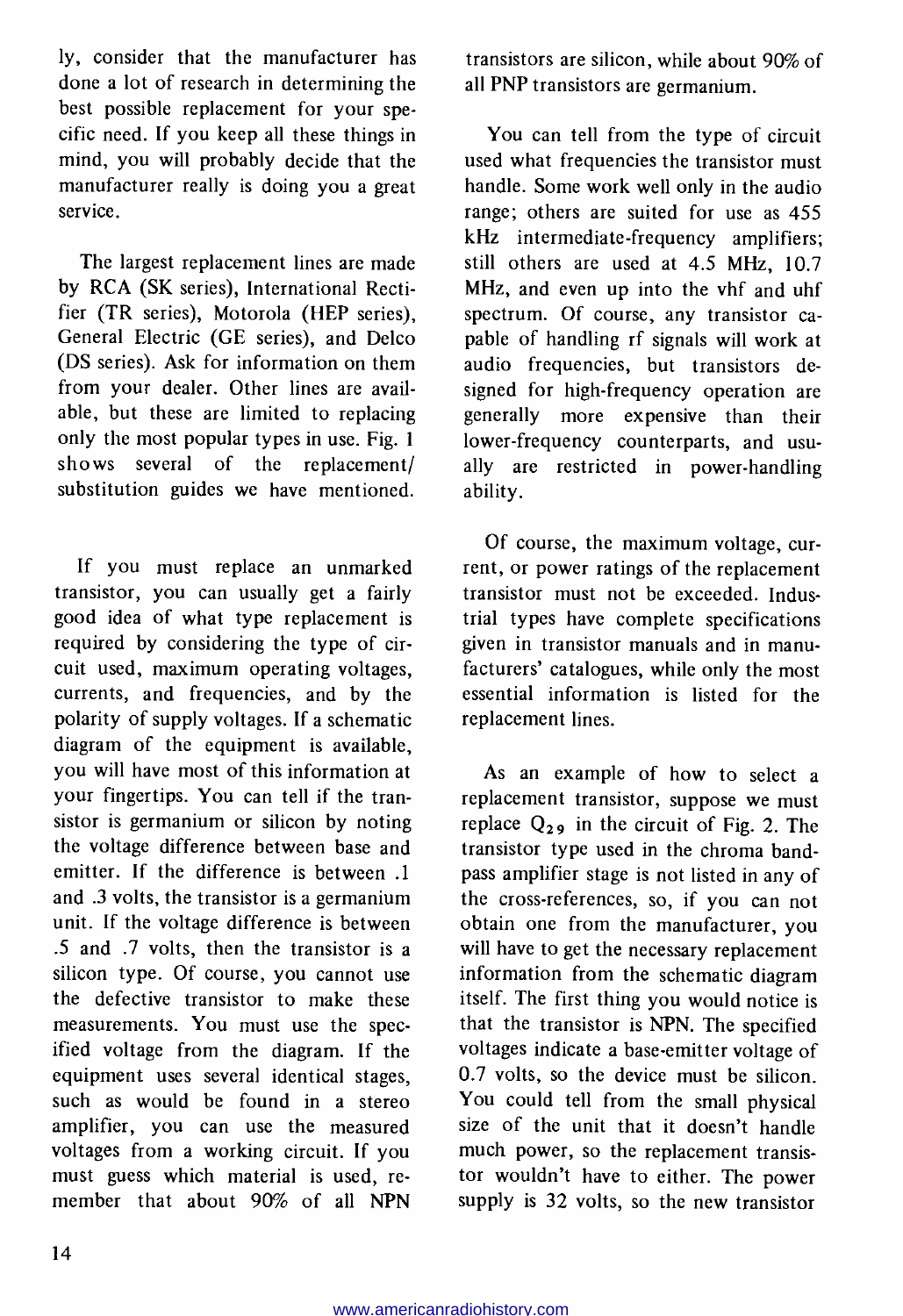

Courtesy Howard W. Sams



should be rated at least that high. Since the circuit is a chroma bandpass amplifier, the maximum frequency that must be handled is about 4 MHz. This information narrows the choice of a replacement transistor down to only one or two devices in each replacement semiconductor line, so the choice should not be too difficult. RCA SK-3024, International Rectifier TR-25, GE17 or HEP728 would likely be suitable substitutes.

Solid-state diodes are much easier to replace than transistors, largely because there are fewer variables in diode manu facture. In general, you need be con cerned only with maximum voltage and<br>current ratings, whether a diode is silicon or germanium, and whether it is a signal diode or a power rectifier.

If the diode to be replaced is a power rectifier, and an exact replacement is not available, use a silicon diode to replace it. If the original rectifier was a germanium or selenium unit, there may be no current -limiting resistor in series with it. Some resistance is needed in the circuit to protect the diode and input filter capacitor; without this resistance, when power is first applied, the filter capacitor will draw a large current through the rectifier. Older rectifier types have a fairly high forward resistance, so this resistor is not always used. If a power transformer is used, this resistor is usually omitted, since the dc resistance of the transformer secondary winding is great enough to limit the charging current to a safe value. If ye must add a resistor in series with the new rectifier, you can generally use a 10 -ohm unit. The power rating of the resistor depends on the amount of cur rent handled by the rectifier. In radios, a 1 -watt unit is usually adequate. In television receivers, you may need as high as 20 watts. If the resistor runs cool, or only slightly warm, then it is operating safely within its ratings.

Most small-signal (detector, AVC, etc.) diodes are germanium, but there are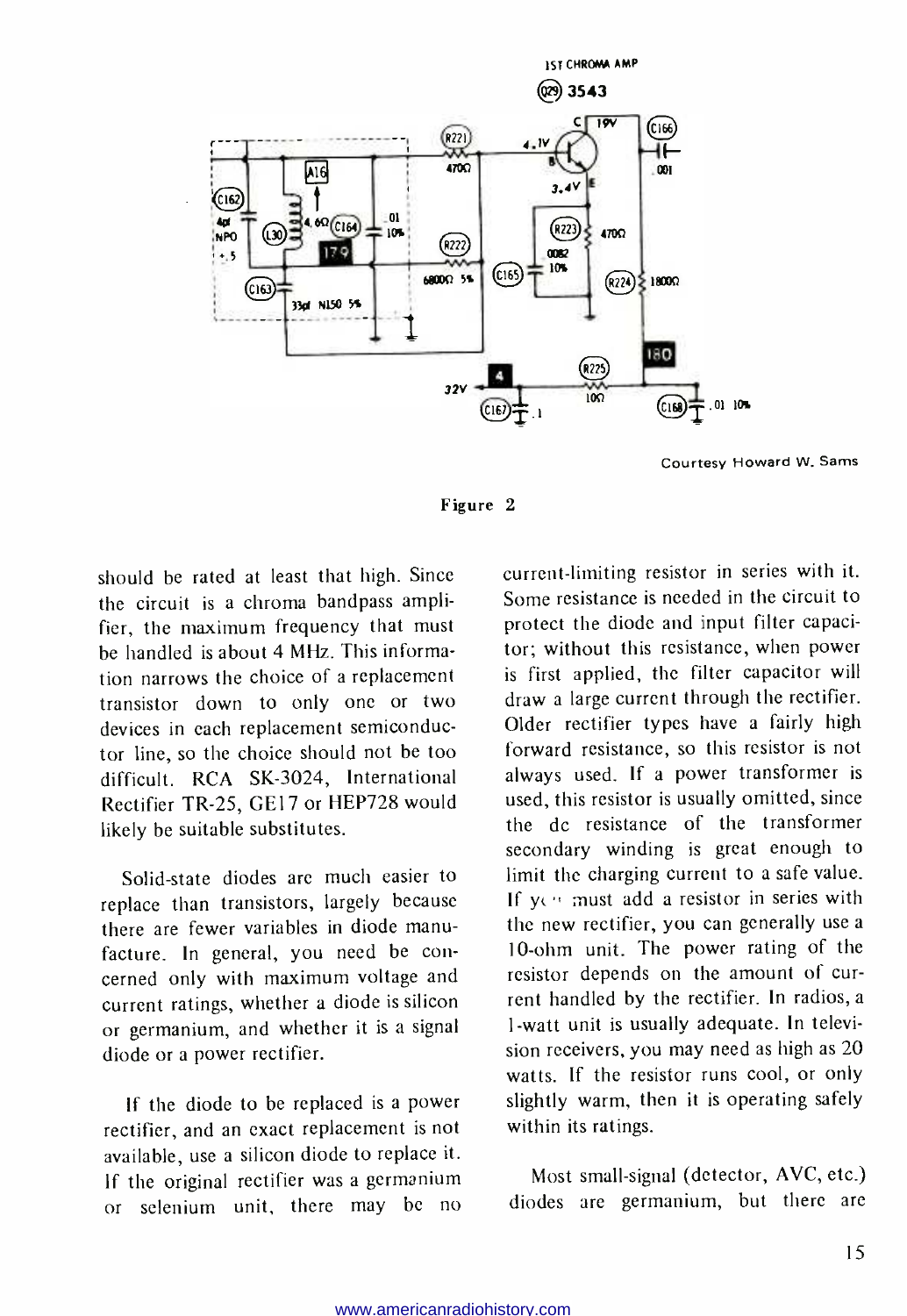exceptions. When in doubt, use an exact replacement. Signal diodes are usually marked with a series of colored bands which serves a dual purpose: polarity identification (the marked end of a diode is always the cathode end) and type identification. The color code used is similar to that used for resistors. The colors are used to signify the same figures as in the resistor color- coding system. The difference is that there is no "multiplier" band. Each colored band represents a significant figure in the diode's type number. These digits are prefixed with "IN", so that, for example, a diode marked, "blue, black" is a 1N60 germanium diode. This same type might also be zero is simply dropped, since it has no meaning. Using this system, identify a diode coded "blue, red, blue". Of course, red signifies a "2", and blue is a "6", so the diode is a type 1N626 silicon unit. Incidentally, if you should have to re place an unmarked signal diode, chances are excellent that a 1 N60 will work well in its place.

Power supply rectifier diodes are rated in terms of peak inverse voltage and maximum forward current. Peak inverse voltage is simply the greatest voltage applied to the diode in the reverse-bias direction. This voltage is substantially higher than the rms value of the ac input voltage. This is because the charge on the input filter capacitor is in series-aiding with the ac supply across the diode when it is not conducting. In most rectifier circuits, the peak inverse voltage is about 2.83 times the rms value of the input voltage. For example, in a power supply operated directly from the 117 volt power line, the peak inverse voltage rating of the rectifier must be at least 331 volts. In this case, you should select a replace-

ment having a peak inverse voltage (p.i.v.) rating of at least 400 volts. The best buy in replacement power rectifier diodes nowadays is the bullet-shaped epoxy type. These are quite low in cost and are available in maximum current ratings of one and two amperes at p.i.v.'s from 50 to 1000 volts. The tapered end of this type is always the cathode. Always select a replacement whose maximum current and voltage ratings are at least as high as those of the original unit.

The cathode end of a diode is usually marked with a band, a series of bands, or  $a'$  " +" mark. Now, the use of this "+" mark is very confusing to us who must work with these devices. As you know, the cathode of a diode is always negative with respect to the anode when the diode is conducting. However, in most circuits, the cathode is connected to the positive voltage output of a power supply, and the positive lead of an electrolytic filter capacitor is usually connected to the same point. This is why this confusing symbol is sometimes used.

Special high-voltage diodes are used as focus rectifiers and boosted -boost rectifiers in many color television receivers. These units are made of hundreds of selenium discs; the longer the diode, the more discs, and the higher the p.i.v. rating. Because of the special construction of these diodes, it is not possible to test them with an ohmmeter as discussed in the last issue of the NRI Journal. Replacement with a known good unit is the only way to check a suspected diode in these circuits. Fortunately, there are only two popular types: one for focus circuits, the other for boosted-boost circuits. International Rectifier makes re placements for both.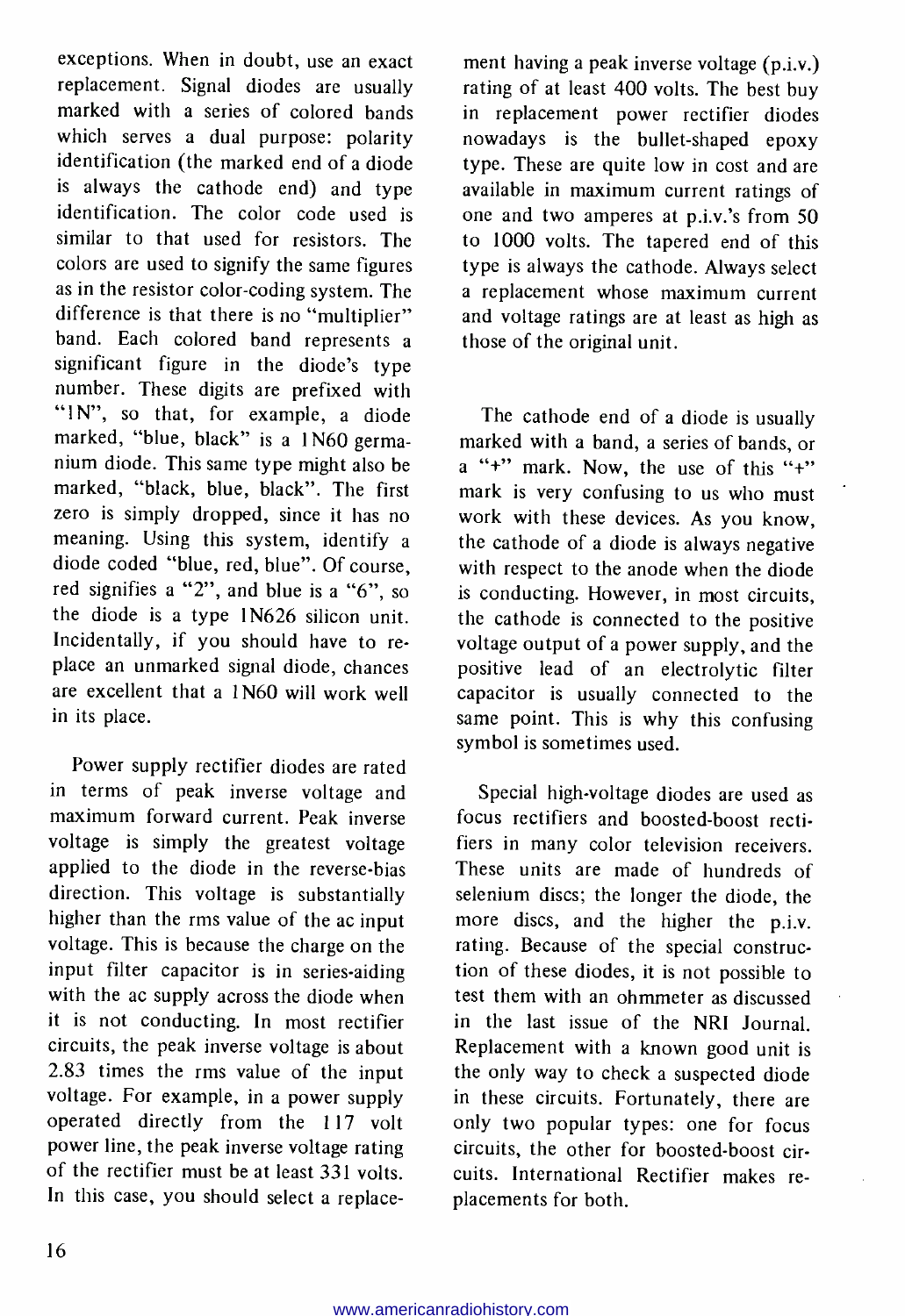Zener diodes are almost always used in voltage regulator circuits. In general, when you select a replacement for a zener, you need be concerned with only the zener voltage and maximum power dissipation ratings. The zener diode is designed to maintain a constant voltage across itself, regardless of variations in the applied voltage or load current. The voltage that appears across the zener during normal operation is equal to the zener voltage. Whenever you replace a zener, be sure to obtain a substitute having exactly the same zener voltage rating as the original. The power rating is determined by the physical size of the diode. The replacement must have a power rating at least as high as that of the original unit. Notice that voltage is normally applied to the zener diode in reverse -bias direction. This means that the cathode will be connected to the positive side of the circuit, and the anode will be connected to the negative side. However, remember that the marked end of a zener diode is the cathode, just as on other diode types.

Other solid-state devices you may encounter are field-effect transistors, unijunction transistors, silicon-controlled rectifiers, and integrated circuits. At the present time, exact replacement is the only practical approach to these devices, since their characteristics and specifications are much more complex than those of the transistors and diodes discussed in this article.



"For the tenth time, it's not a No. 401H thingamijig  $-$  it's a transistor."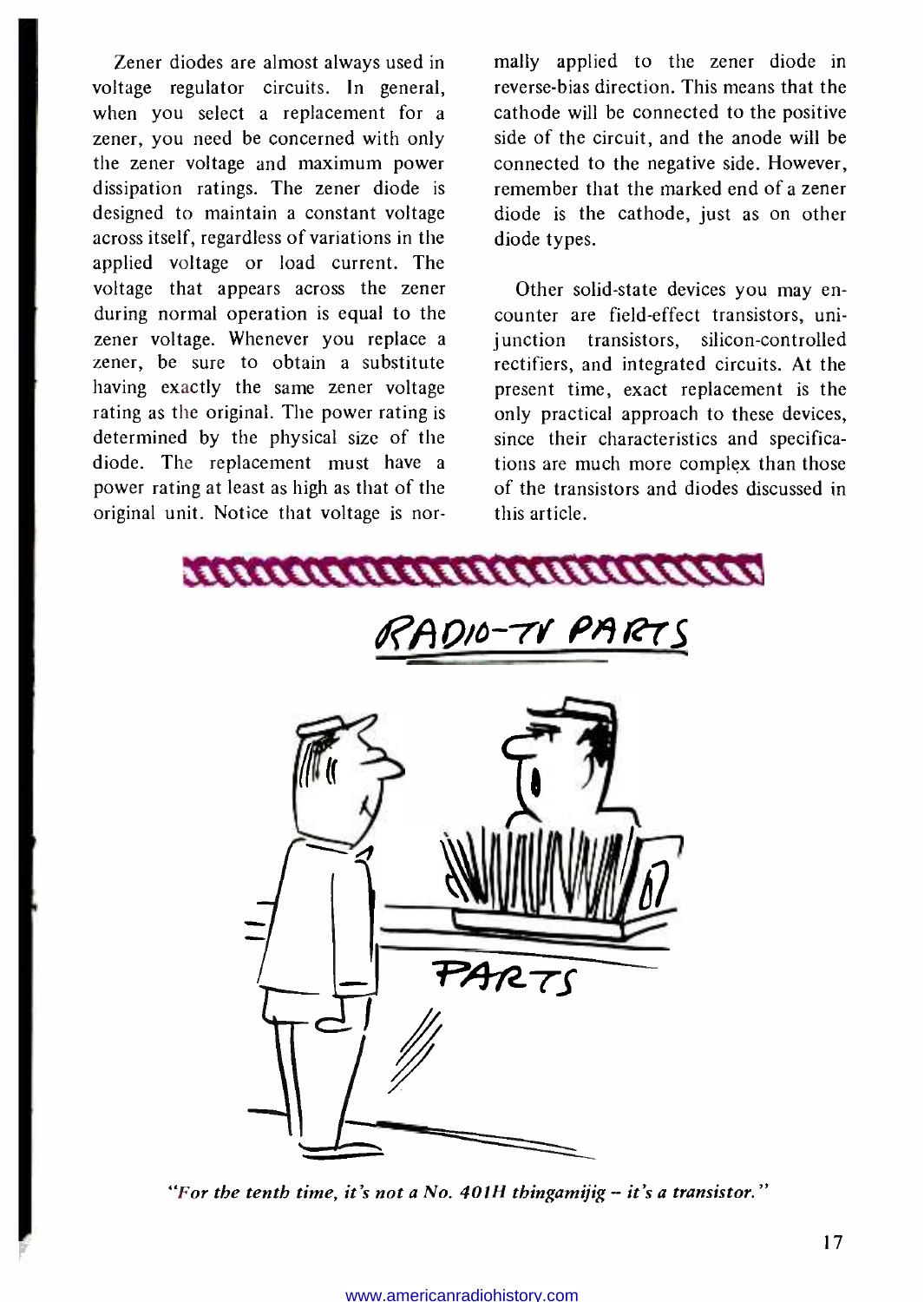

Do you have your FCC license and a desire to work in the vehicular radio field?

If so, contact:

William J. Cling, Jr. International Mobile Telephone Systems 10442 Burbank Boulevard North Hollywood, CA 91601

POSITIONS AVAILABLE DEALING WITH HEAVY DUTY INDUSTRIAL EQUIPMENT, 2 -WAY RADIOS, CLOSED CIRCUIT TV AND PAGING SYSTEMS. REQUIRES AT LEAST 2ND CLASS FCC LICENSE.

CONTACT: MR. GLENN WHITE DISTRICT SERVICE MANAGER 19 -A BRADSTON STREET BOSTON, MA 02118 617- 445 -4545 Montgomery Ward has oppor-

MANAGEMENT OPPORTUNITIES

Career opportunities leading to management positions in TV-Stereo service and sales. Profit sharing, retirement, continuous training, individual recognition, good compensation and other benefits. A good place to work in a community you will like.

CONTACT: Jim Renier RENIER'S Dubuque, IA

### WANTED RADIO -TV TECHNICIAN

Top Wages for experienced man. Or if you prefer to "Start on your Own," we are ready to assist in capital needed. Our aim is to have SERVICE TO BACK SALES. It's our 37th year.

TOMALINO'S RADIO-TV A. Tomalino Box 1126 Glendive, MT 59330 Phone: 406-365-3645

tunities for TV technicians or grads of electronics schools. Openings available in Wash., Md., and Va. areas. CALL OR WRITE:

Pat F. Consentini 7100 Old Landover Rd. Landover, Md. 20785 301 -322 -3344

FULL AND PART TIME OPPORTUNITIES AVAILABLE IN AM RADIO BROADCAST ENGINEERING FOR HOLDER OF FIRST CLASS RADIO-TELEPHONE LICENSE. LICENSE AND TRAINING NEEDED.

> CONTACT: Robert F. Burns, Chief Engineer Radio Station WOKW P.O.Box 6 Whitman, Mass. 02382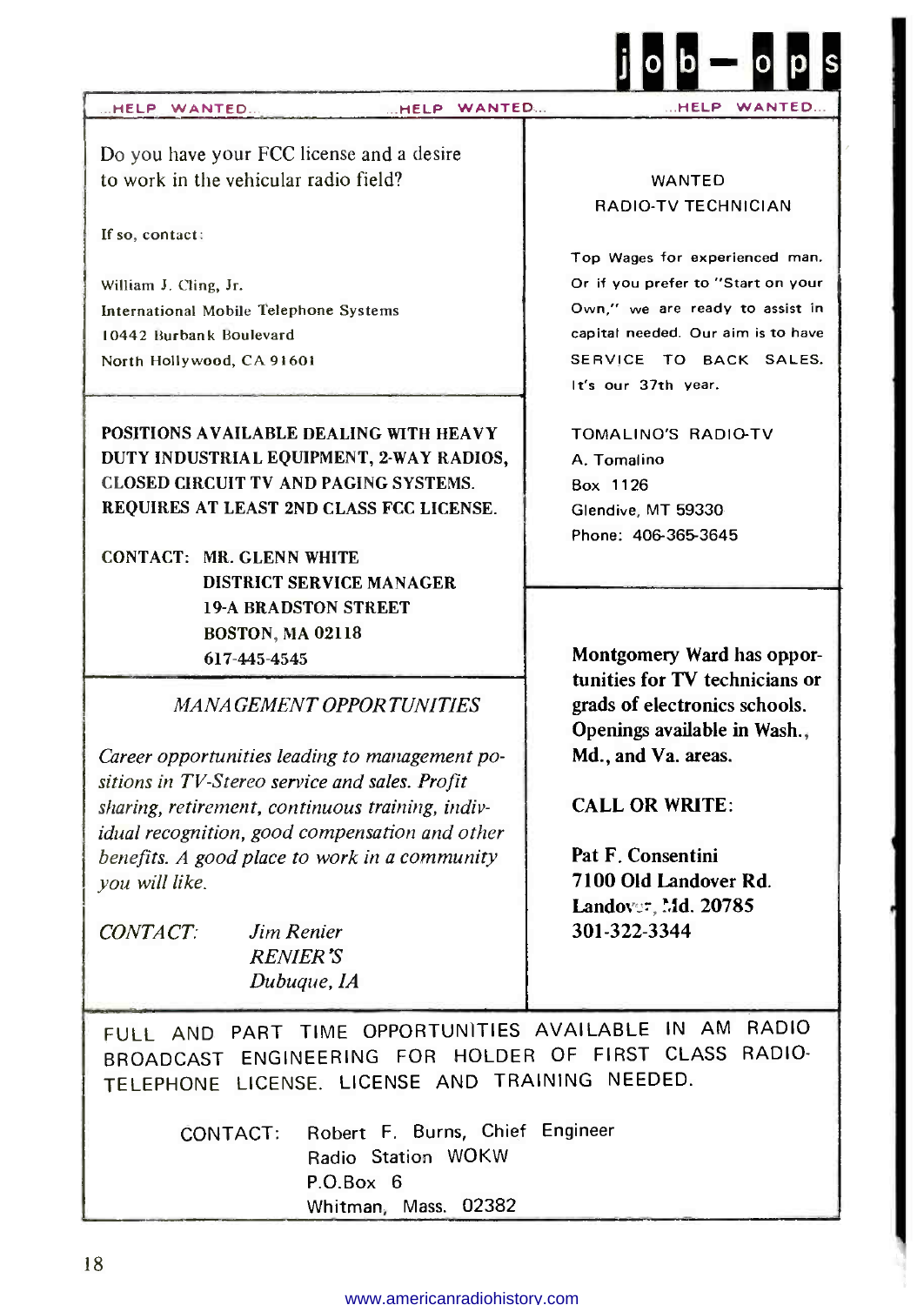| WANT TO MAKE UP FOR LOST TIME?<br>RCA HAS TRAINING PROGRAMS FOR THE INEX-<br>PERIENCED BEGINNER IN BASIC TV SERVICE AS<br>WELL AS FOR THE EXPERIENCED TECH IN THE<br><b>LATEST SOLID STATE CIRCUITRY.</b><br>If you've got some catching up to do, write to:<br>T. G. MacNamara<br><b>Employment Manager</b><br><b>RCA Service Company</b> |          | Immediate opening for an ex-<br>perienced technician or trainee<br>for in-home color TV servicing.<br>Good company benefits.<br><b>Richard Miller</b><br><b>Balie Griffith Firestone</b><br>400 N. Texas Ave.<br>Odessa, TX 79760<br>915-322-8282 |
|--------------------------------------------------------------------------------------------------------------------------------------------------------------------------------------------------------------------------------------------------------------------------------------------------------------------------------------------|----------|---------------------------------------------------------------------------------------------------------------------------------------------------------------------------------------------------------------------------------------------------|
| Cherry Hill, NJ 08034                                                                                                                                                                                                                                                                                                                      |          |                                                                                                                                                                                                                                                   |
| <b>TECHNICIAN</b>                                                                                                                                                                                                                                                                                                                          |          | SEARS has many career opportunities<br>for experienced TV technicians or recent<br>grads of electronics schools. Top bene-                                                                                                                        |
| To service stereo and radio with<br>opportunity to break into black/<br>white and color TV.<br><b>SLATTERY'S RADIO &amp; TV</b><br>4309 Wisconsin Ave., N.W.<br>Washington, D.C. 20016                                                                                                                                                     | CONTACT: | fits - locations throughout the U.S.<br>William J. Lynott<br>Department 731A-E<br>Sears, Roebuck and Co.<br>P.O. Box 6742<br>Phila., PA 19132                                                                                                     |
| $WANTED$                                                                                                                                                                                                                                                                                                                                   |          | Position open for a technician<br>in the radio-TV field. Located<br>in British Colombia for 25 years.                                                                                                                                             |
| Experienced or well-trained two-way radio tech-<br>nicians. I deal positions open for responsible men.<br>FCC second class license required.                                                                                                                                                                                               |          | Contact:                                                                                                                                                                                                                                          |
| $CONTACT$                                                                                                                                                                                                                                                                                                                                  |          | George Schoenenberger<br>George's Electric                                                                                                                                                                                                        |
| <b>Manager, Communications Department</b>                                                                                                                                                                                                                                                                                                  |          | <b>Box 832</b>                                                                                                                                                                                                                                    |
| Lafayette Radio Electronics                                                                                                                                                                                                                                                                                                                |          | Fort St. John, BC                                                                                                                                                                                                                                 |
| 2025 Arden Way                                                                                                                                                                                                                                                                                                                             |          | Canada<br>ST-5-2701                                                                                                                                                                                                                               |
| Sacramento, Calif. 95825                                                                                                                                                                                                                                                                                                                   |          |                                                                                                                                                                                                                                                   |

11111111111WANTED!11111111!Field Service Technicians!!!!!!!!!!

Positions now available in the Graphic Communications Field. Technicians needed to install and maintain such equipment as Electronic handwriters and Facsimile units. Top starting salary and excellent benefits.

Contact: Telautograph Corp., 1921 North Harlem Ave., Suite 108, Chicago, IL 60636 (312-622-7111)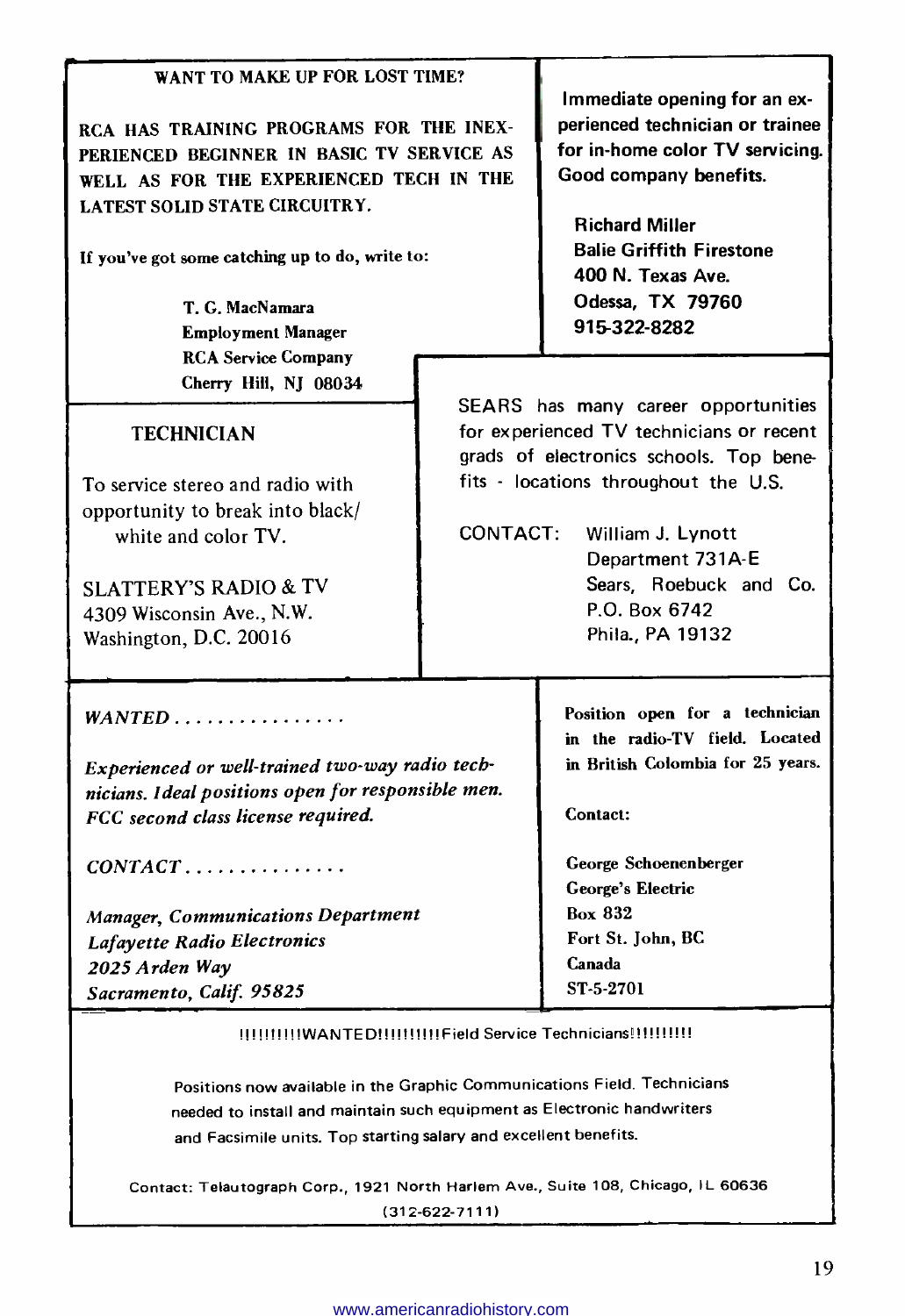

As we indicated in the "Flash" in the last issue, Paul Morey, K1PNB, has graciously volunteered to attempt to get an NRI cw net going on 40 meters. This is real good news, and if you haven't done so already, write Paul and let him know that you are interested. His address is:

### 304 Main Street Townsend, MA 01469

Paul is a real avid cw man and has had lots of experience in various ARRL nets. His suggestion for a congregating frequency is around 7100 kHz. 40 meters seems to be generally the best band for an all around cw net year round, and 7100 is easy to locate with a 100 kHz calibrator. For those of you who are interested, Paul will haunt 7100 kHz (± a few kHz) every Saturday night at 8 p.m. EST listening for any CQ NRI calls. He runs 200 watts with a Netco transmitter to an all band antenna and says he has had good reports from all over the country with this combination. His receiver is a Bell.

After Paul has heard from enough of you, he will try to arrange some sort of sectional groups according to location in the country. The ARRL uses similar organization. This will give us a contact man in every section of the country.

We receive numerous inquiries about the 20 meter sideband net. Again, since we have heard absolutely nothing on this, we can only assume that there is no active interest hence no activity. We are really very sorry to have to report this, as this band is, perhaps, the very best to get together with the members of our DX fraternity.

At any rate, please let's all give Paul our support on the 40 meter net, and perhaps we can go on to other bands after getting thoroughly established on 40!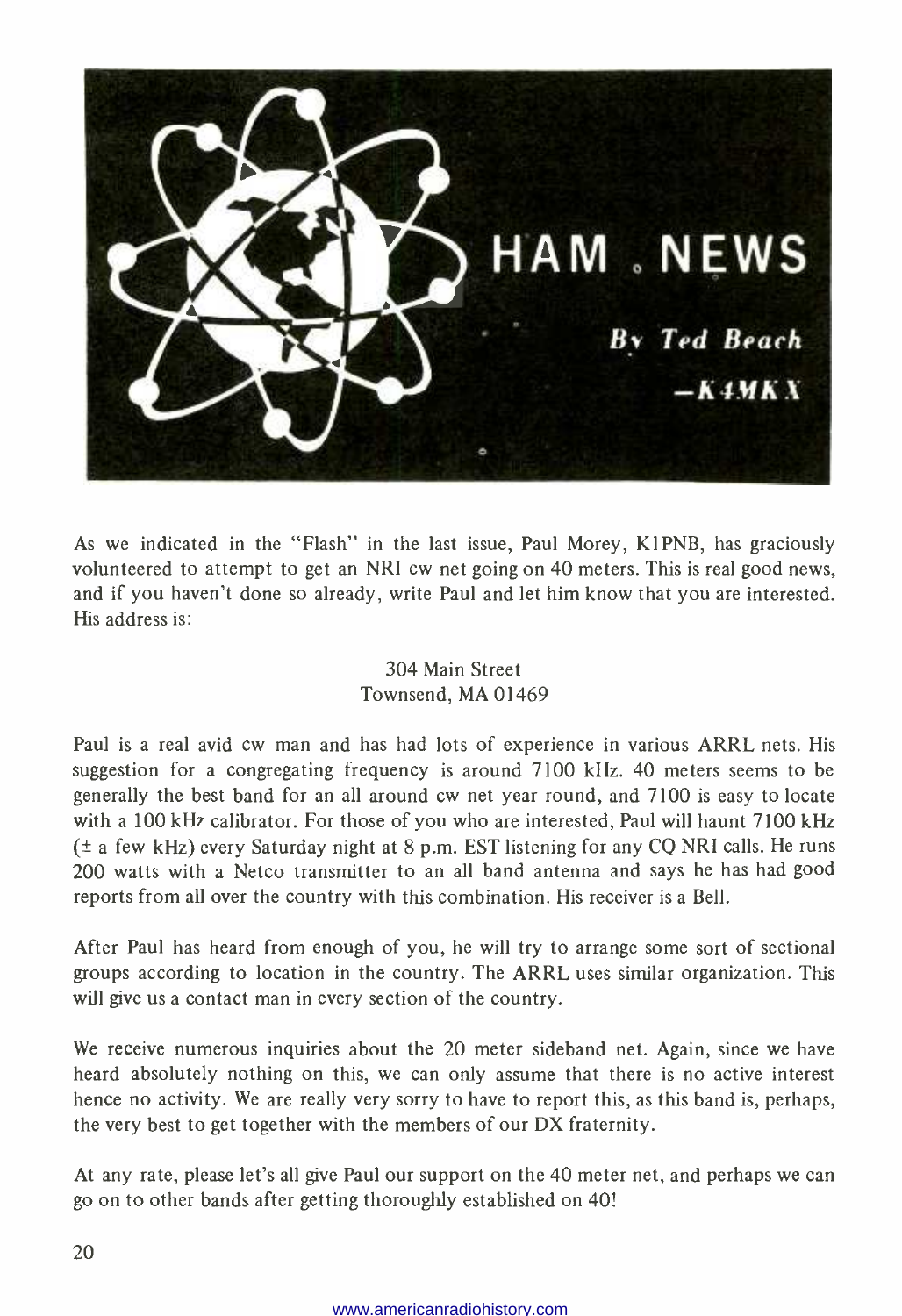We have nine more students of the NRI Course for Amateur Licenses to report for this issue. Seven of them are brand new Novices and the other two are looking for bigger and better things. In fact, Harold, WA8YRI, just got his Advanced Class. Congratulations, all of you.

R. W. Haustein, WN6KSJ, is already thinking of phonetics for his call. He likes WN6- Kindly -Smile- Judiciously. He uses the Conar 400 transmitter and triband dipole along with a Swan 350C. R. W. says he hopes that the course can help him get his General as easily as he got the Novice  $-$  a dream of 40 years. So do we R. W.! Keep at it.

Bob Stilwell, WN5AJT, is perhaps our latest Novice. He got his ticket on December 1, 1969, a nice Christmas present, I think.

Garland, WN6MRI (note call - close, wot?), is so proud of his license that he sent us a photocopy of it. Unfortunately he hadn't signed it and had written "copy" on it. We do hope you sign it, Garland, and erase the "copy" from your real license. He tells us that he is real eager to treat himself to a real birthday present the week of April 20th, 1970 - his General Class license. Well we're rooting for you, Garland.

Herewith are the names, calls and QTH's of our newest amateurs:

| Joe           | WN4ONE        | N | Nashville, TN |
|---------------|---------------|---|---------------|
| <b>Bob</b>    | WN5AJT        | N | Ozona, TX     |
| <b>Buster</b> | WA5UFT        | G | Bastrop, LA   |
| <b>R.W.</b>   | WN6KSJ        | N | LaMesa, CA    |
| Garland       | WN6MR1        | N | Ventura, CA   |
| Joe           | WN8EHN        | N | Detroit, MI   |
| Harold        | WA8YRI        | A | Akron, OH     |
| Terry         | <b>WNØADH</b> | N | Tryon, NB     |
| <b>Bob</b>    | <b>WNØZZQ</b> | N | Waunetka, NB  |

Well, the wheels turn slowly, but two things have happened recently that put us on the road toward getting our NRI Club Station. First, as noted earlier, it is quite unlikely that we will get the W3NRI call; however, one of our students who happens to work with the FCC gave us the name of a couple of officials in the FCC who might possibly help us along in our quest. Unfortunately, we have been very busy with routine office work here at NRI (we do have to service our students, you know) and have not been able to pursue the license. However, rest assured that we will continue in our efforts to get a club station.

The second recent "happening" is that we acquired a used National NC200 transceiver (all bands, sideband and cw, 200 watts input). The receiver works real fine, but so far we haven't put it on the air for lack of an antenna. As you might imagine, an office building presents certain problems relating to antenna erection. At present we do have a 15 meter dipole (age, 6 years) atop the building with about 150 feet of even more ancient coax going to the rig. So far we haven't screwed up enough courage to hit the transmit switch with this combination (no SWR indicator either). We are also lacking an operating manual, but this has never stopped us before! At any rate, the NC200 let me take my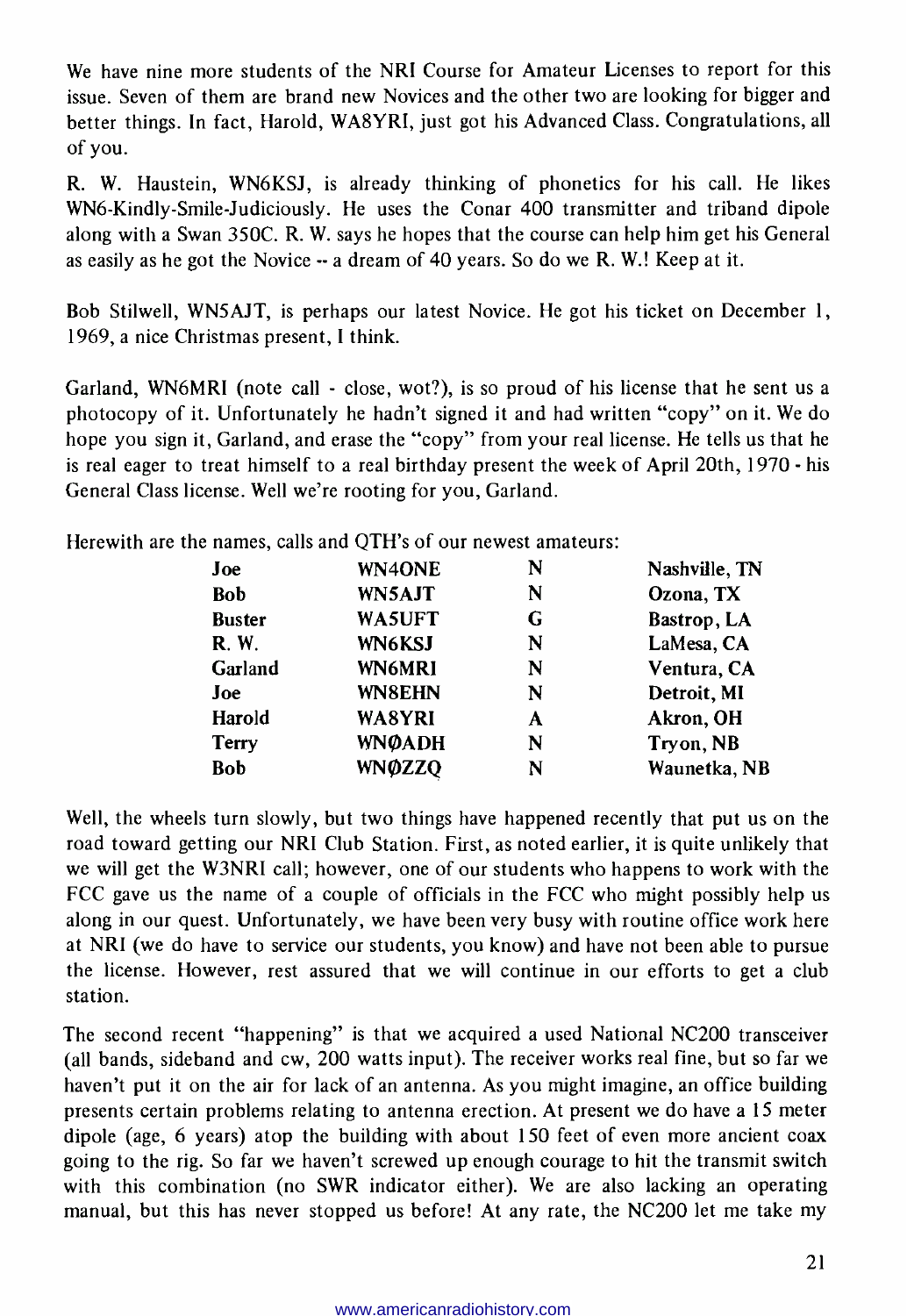SX100 home, so now there is no excuse for my not getting an antenna up and getting on the air. Maybe I can join the 40 meter cw net although I'm not an NRI student or graduate. 40 meters used to be my favorite band.

| Bob            | <b>WIIAU</b>  | E            | Whitman, MA         |
|----------------|---------------|--------------|---------------------|
| Henry          | <b>K2ZIN</b>  | A            | <b>Kingston, NY</b> |
| <b>Steve</b>   | <b>WA2ZYP</b> | T            | Bergenfield, NJ     |
| Boyd           | WA3NIK        | G            | Silver Spring, MD   |
| <b>James</b>   | <b>K4DNV</b>  | C            | Woodruff, SC        |
| <b>James</b>   | <b>WN4LRN</b> | N            | Miami, FL           |
| Frank          | WN4OPF        | N            | Satellite Beach, FL |
| John           | <b>WN5YFW</b> | N            | Little Rock, AK     |
| Bob            | WB6YHD        | A            | La Puente, CA       |
| Ray            | W6ZOI         | $\mathbf{A}$ | Poway, CA           |
| <b>Francis</b> | WA7CBN        | A            | Richland, WA        |
| Van            | WA7JCO        | G            | Mount Vernon, WA    |
| Kent           | WA7JLU        | G            | Libby, MT           |
| <b>Charles</b> | WN9CZO        | N            | Evansville, IN      |
| Harold         | WA9KHG        | A            | Decatur, IL         |
| Loren          | <b>WAØJCE</b> | A            | Agency, IA          |
| David          | <b>KR6NH</b>  | C            | Okinawa             |

We have only 17 new calls for the Rogue's Gallery this time. They are:

Starting at the top of the list, WIIAU tells us he now has all the FCC licenses he can use; Extra, First Radiotelephone and Second Radiotelegraph - both the latter with radar endorsement. Bob is chief engineer at WOKW in Brockton, MA (you may have noticed his "help wanted" ad at the tail of our column in the last Journal) and attributes all his commercial licenses and his Advanced Amateur license to his NRI course. Thanks, Bob.

WA2ZYP is an avid and active Technician, working on 6, 2, 220, 440 and 1296 using commercial, surplus and home brew gear. Steve likes AM, FM, RTTY and cw.

WA3NIK works here in DC at Walter Reed Hospital and finds time to operate the MARS station there. Boyd says Russ' experiences with his HW100 convinced him maybe he should wait a bit and get an SB101 instead. Says he will keep us informed. Boyd is also enthusiastic about our club station and the nets, and only hopes we have them going by the time he retires from the Air Force next year and settles down in San Antonio. So do

we. WB6YHD is another one who intends to give himself a present of an SB101 kit - but only after he upgrades to Advanced Class. We'll keep our fingers crossed, Bob.

Ray, W6ZQI, works 40 and 15 and is a traffic monger. He is another who would like to see an NRI net get going.

The names you see in the lists this time appear as the result of a suggestion by Van, WA7JCQ. He thinks, and we agree, that putting names with all the calls makes everything <sup>a</sup>lot more "friendly" and may prove helpful for intra -NRI QSOs when back issues of the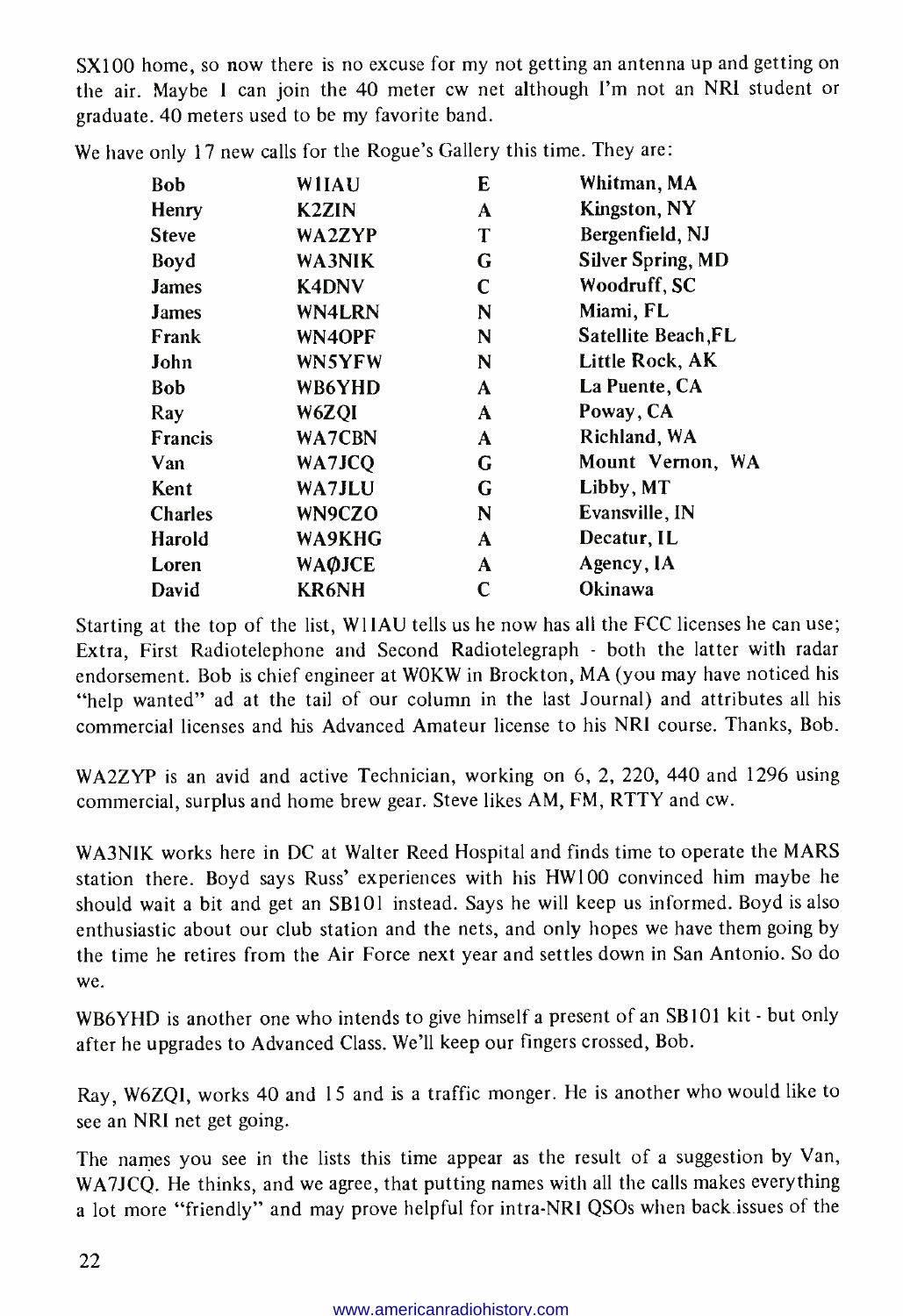Journal are used to refer to calls. Van is also quite a chart follower and loves to predict band conditions - blackouts, ionosphere storms, etc. Says he finds it fascinating for some reason. You know, that's what makes ham radio so interesting - there is something to interest everyone. Van also claims to be our youngest General Class - 16 years young. No contest?

WA7JLU was surprised that we had already heard from Montana (would you believe he is our fourth from that state?). Kent says everybody needs Montana for WAS.

WN9CZO is the first second-time Novice we have heard of. Charles was licensed as WN4NLP in 1962 and didn't get to General. Then, when the new rules came in, he got his present Novice call. Keep at it this time, Charles, and we know you'll make it.

WA9KHG wonders why he hasn't seen his call in the Journal before. Well, Harold, if you sent it in to us, it got lost somewhere. If you didn't send it in - well we are not psychic!

Loren, WAOJCE, works all bands 80 through 2 and virtually all modes. RTTY is his favorite, however.

David, KR6NH, on Okinawa probably qualifies as our "best DX" so far. David has a real problem as he receives his Journal 3 to 4 months late and by that time our "timely" news is way out of date and so he can't get in on our nets. From what I can tell, you really haven't missed anything so far, David.

We received a chiding note from Richard, now WA2LEP, saying that we had incorrectly listed him (then  $WAAAG/2$ ) as a General Class. Well, seems as though you didn't tell us, Richard, and our Callbook showed WN3LAG so we just guessed General Class. Correctly, WA2LEP is Advanced Class.

We have four more upgrades to bring to you this time. Tommy Walker is now WASZJJ (General Class) and ex WN5ZJJ. He got his Second Class Phone license at the same time. Nice going, Tommy. James Stone went from Novice to Advanced Class and is now WB4JJG. Joe Torres joins the Advanced ranks also as K3YCA, and Stanley Krause went from WN5WRM to WA5WRM/3, General Class. The /3 moved Stanley to Laurel, Maryland (a DC suburb) where he has gotten a very active 2 meter group going. They are trying to stimulate interest in vhf and invite anyone who is interested to join them on 145.080 MHz.

From time to time we get "QSL" cards from CBers, and, while much CB activity is carried on as if the stations were Hams, we don't feel they should properly be listed in Ham News. (Some people feel even stronger than this about CBers!) Anyway, thanks for the cards, fellows, and why not get a Ham license and make those CQs legal?

That's it for this time - we'll BCNU soon.

vy 73

### Ted K4MKX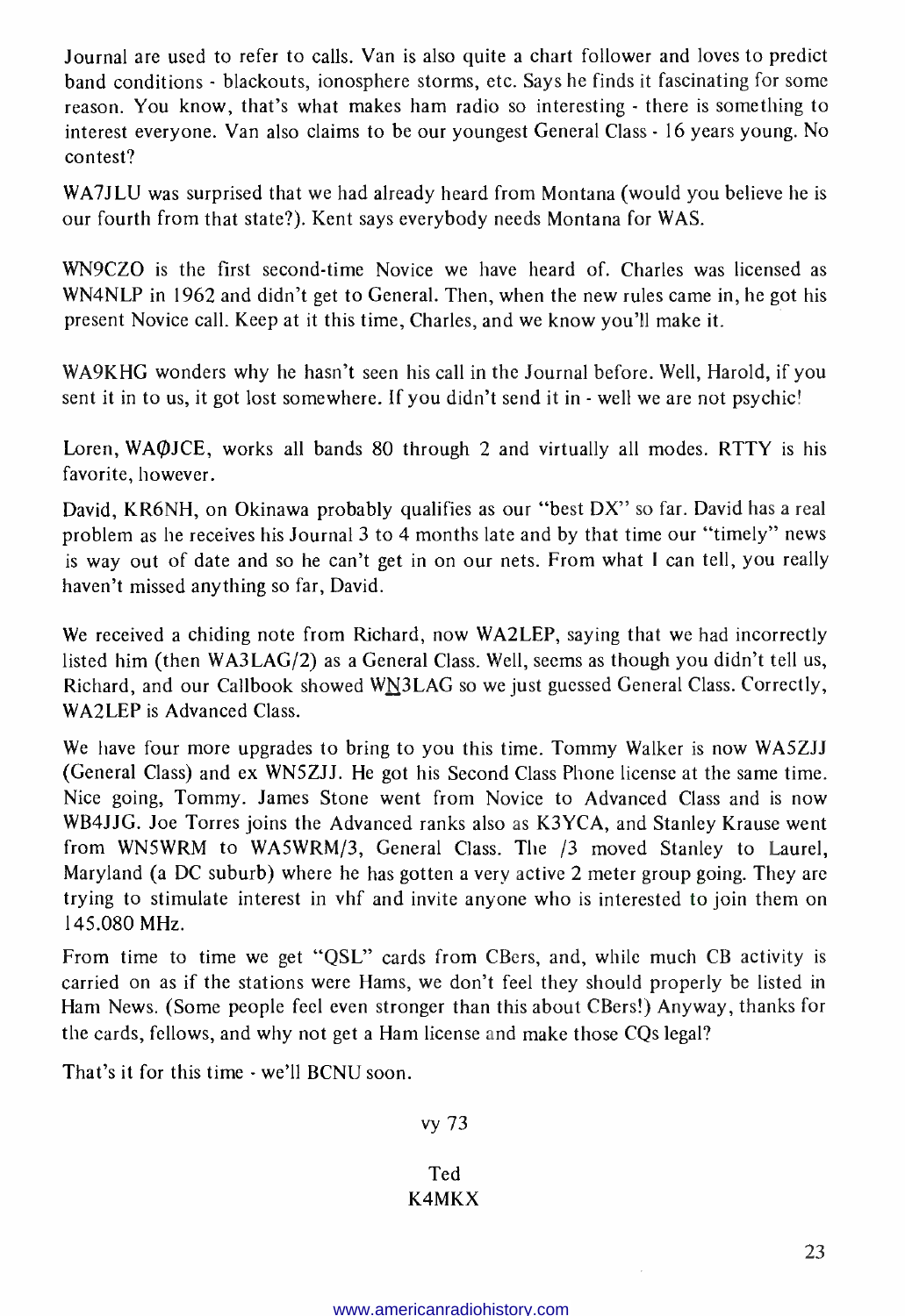# NRI HONORS PROGRAM AWARDS

For outstanding grades throughout their NRI course of study, the following November and December graduates received Certificates of Distinction along with their NRI Electronics Diplomas.

#### WITH HIGHEST HONORS

Raymond H. Broomfield, APO San Francisco Harold E. Cain, Rockville, Md. Terry A. Hall, FPO New York John L. Harden, Ravenswood, W. Va. Ben Hillis, Scott AFB, Ill. Robert D. Martin, Parkersburg, W. Va. Jerry D. McKnight, Newark, Ohio Ronald Miller, Big Falls, Minnesota Roland Porcher, Baie Comeau, P.Q., Canada Ralph Rohrbacher, Greensburg, Pa. George R. Shields, Council Bluffs, Iowa Boyd A. Wright, Salt Lake City, Utah

#### WITH HIGH HONORS

Donald A. Andersen, Rockville, Md. Jerry T. Arnold, Greensboro, N. C. James G. Black, San Diego, Calif. Omer W. Blodgett, Cleveland, Ohio Edward L. Boeger, Olathe, Kansas John E. Caret, East Hartford, Connecticut Richard Christensen, Kearney, Arizona Patrick J. Chuinard, Minneapolis, Minn. Robert C. Cozad, Fairmont, W. Va. Charles L. Davis, Glendale, Arizona Donald L. DeCoursey, Cleveland, Ohio Campo E. Delgado, APO San Francisco John F. Delli Pizzi, Lansdowne, Pa. David C. Douglas, Birmingham, Alabama Paul F. Dzwileski, Trenton, N. J. Charles F. Edison, Akron, Ohio Jerry H. Ezzelle, Wilmington, N. C. Robert H. Fahrney, Garden City, N. Y. Lester W. Fisher, Smyrna, Tenn. Alfred B. Frederick, Anchorage, Kentucky

John W. Gaff, Jr., Washington, D. C. Philip Gedaly, Long Island City, N. Y. George Goldstein, Brisbane, Calif. Orlando Gonzalez, New York, N. Y. William E. Graham, Everett, Mass. Jose M. Hernandez, Silver Spring, Md. Arden H. Hetzel, Milwaukee, Wisconsin Talmo Holbrook, APO New York William H. Hughes, South Gate, Calif. Lawrence M. Jarratt, Nashville, Tenn. Robert J. M. Kasper, Long Valley, N. J. Anthony Kudlay, Easthampton, Mass. Carl R. Lee, Hattiesburg, Mississippi Roland Lindberg, Milaca, Minnesota Julius Liska, New York, N. Y. E. David Mahmoud, Mount Vernon, Va. George R. Maier, Lincolndale, N. Y. Cecil Wayne Mansfield, San Francisco, Calif. Vito F. Panaro, Bloomingdale, N. J. Nikitas Papanikitas, New York, N. Y. Joseph Perrone, Hicksville, N. Y. Arthur J. Ruberg, Bowie, Md. John R. Shaw, Santa Clara, Calif. Gilfred A. Swartz, Silver Spring, Md. Thomas M. Sweany, LaMarque, Texas Rolla L. Wallace, Knob Noster, Missouri Terrence Lee Webb, Louisville, Kentucky Bryan L. Wilburn, Florissant, Missouri

#### WITH HONORS

Ronald M. Abad, Rochester, New Hampshire Augustus R. Allegretti, Trenton, N. J. Louis J. Andris, Belpre, Ohio Frank Aquino, Cochrane, Ont., Canada Terry W. Ballou, Westminster, Colorado Winston Robert Barnes, London, England Kenneth A. Bergeron, Radcliff, Kentucky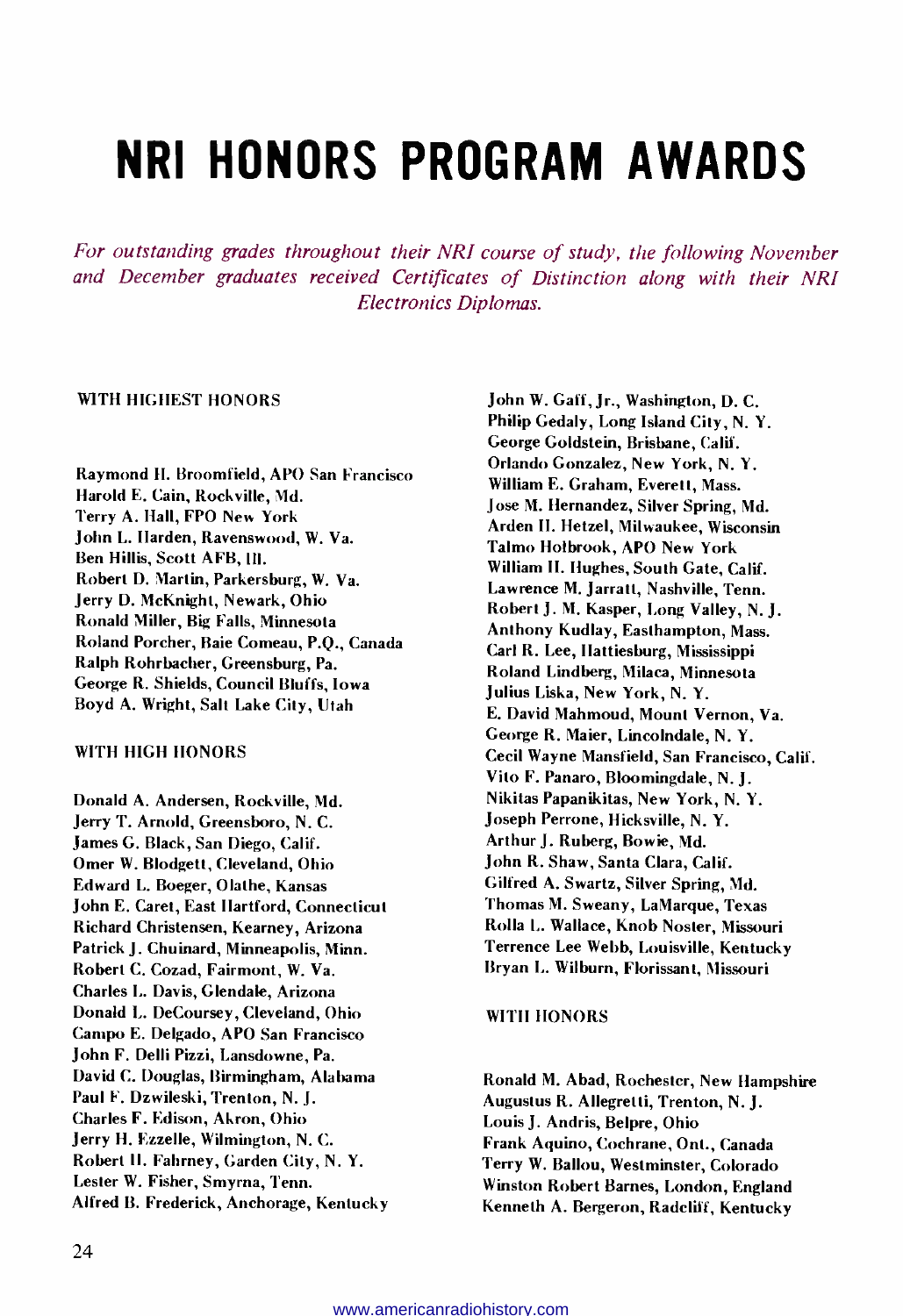Henry L. Birkenfeld, Providence, R. I. Floyd Blue, Tacoma, Wash. Hans J. Bode, Ottawa, Ont., Canada Robert E. Bond, Winooski, Vermont Earl Bridges, Rockford, Ill. Richard O. Bryant, Fresno, Calif. Andy O. Campbell, Chickasha, Oklahoma R. A. Clarke, Edmonton, Alta., Canada David F. Conrad, Placerville, Calif. Franklin Lee Cook, Silver Spring, Md. Roger L. Counts, Las Vegas, Nevada Harold D. Crouse, Lincoln, Nebraska Melvin J. Doyle, Collinsville, HI. Edward F. Dunithan, Bayard, W. Va. Richard G. Ellers, Warren, Ohio James L. Ellisor, St. Charles, Missouri Jerry Wayne Fallin, Madisonville, Kentucky Larry R. Geis, Toledo, Ohio Donald Graves, Marble Falls, Texas Howard M. Harden, Elkhard, Indiana

Jeri Healey, Marshfield, Vermont Franklin J. Henderson, Tullahoma, Tenn. Robert H. Higham, Jr., Alexandria, Va. Arthur J. Holle, Marshfield, Wisconsin Charles E. Holzer, Forbes AFB, Kansas Carl A. Huneycutt, Jr., Albermarle, N. C. James R. Johnson, Walnut Creek, Calif. Richard W. Johnston, John Day, Oregon Daniel F. Keegan, Union City, N. J. Walter E. Kennymore, Rye, Colorado Roy F. King, Jr., Pensacola, Florida Gary M. Kite, Poplarville, Miss. Harold S. Lindstrom, McGregor, Minnesota Dennis H. Loar, Pease AFB, N. H. Ardell McClellan, Glasgow, Pa. John L. Montgomery, Jr., Chantilly, Va. A. H. Moore, Lincoln, Nebraska Percy E. Morgan, Van Nuys, Calif. Arthur C. Neumann, Daly City, Calif. Earl H. Nixon, Orange, Va.

| PLEASE PRINT                                                                                   |              | <b>NRI STUDENT NUMBER</b>                    |
|------------------------------------------------------------------------------------------------|--------------|----------------------------------------------|
| <b>NAME</b>                                                                                    |              | $\Box$ CASH<br>C.O.D. (20% Deposit required) |
| <b>ADDRESS</b>                                                                                 |              | <b>IT ADD TO MY CONAR ACCOUNT</b>            |
| <b>STATE</b><br><b>CITY</b>                                                                    | <b>ZIP</b>   | NEW EASY PAYMENT PLAN (10% Deposit)          |
| Quantity<br>Model                                                                              | Name of Item | <b>Price Each</b><br>Total                   |
|                                                                                                |              |                                              |
| If you live in Washington, D.C., add sales tax.<br>All prices are net, F.O.B. Washington, D.C. |              | <b>TOTAL</b>                                 |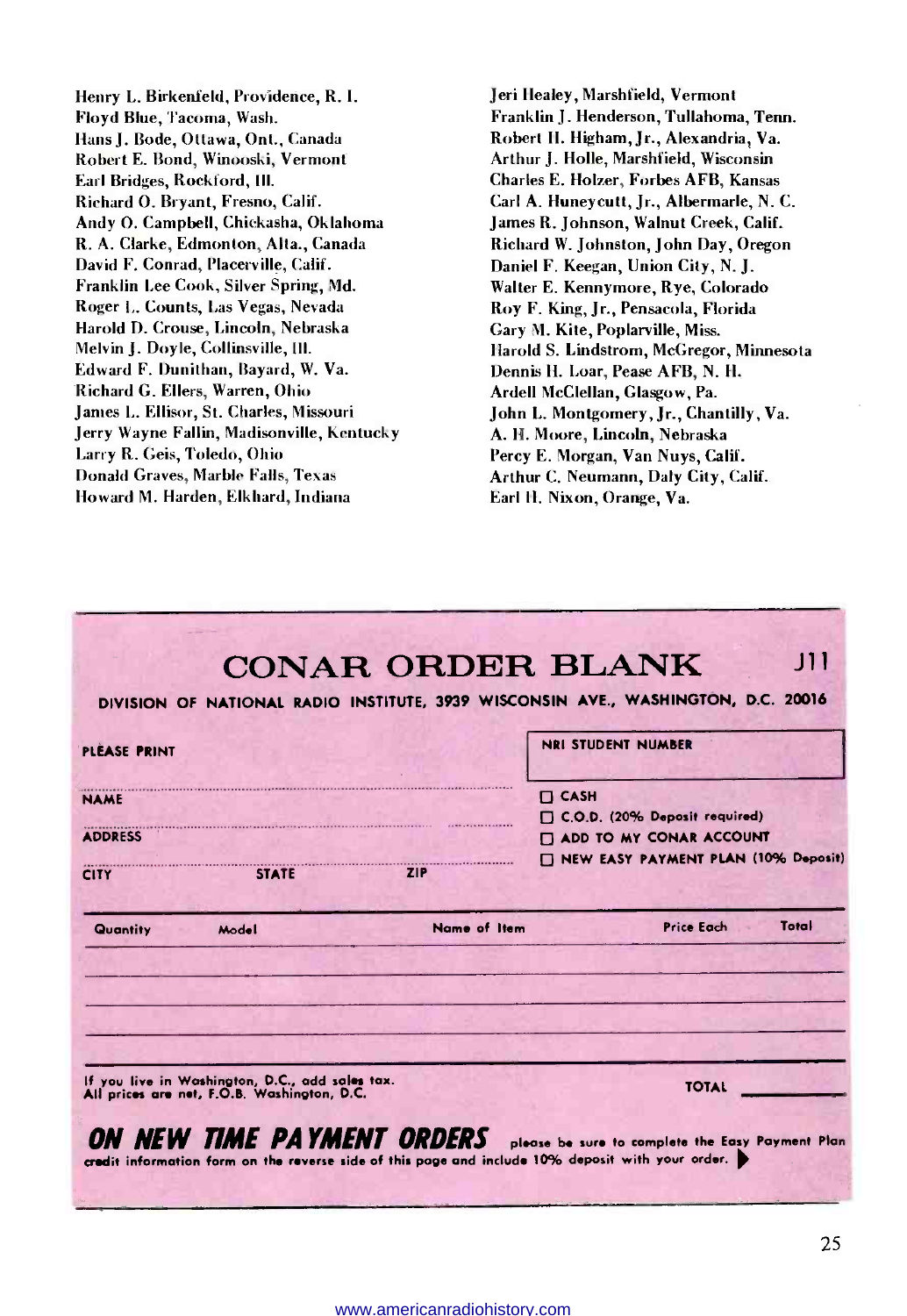Javier Ocasio, New York, N. Y. Nils O. Ohman, Bolling AFB, Wash. D. C. Barry L. Oldham, Lockbourne AFB, Ohio Maurice T. Overn, Belle Fourche, S. D. George R. Paley, APO New York Charles T. Parker, Columbus, Ohio Paul E. Phipps, Muncie, Indiana Robert W. Reinhard, Middletown, Pa. Francis W. Robinson, Richland Center, Wisc. George E. Sabine, Albuquerque, N. M. Joseph M. Scerri, Detroit, Michigan John W. Schuble, Evansville, Indiana Michael K. Scism, Houston, Texas I. David Shank, Hagerstown, Md. Peter W. Sinnema, Cleveland, Ohio O. G. Smeltzer, Los Angeles, Calif. Jay C. Smith, Pocateelo, Idaho

Walker M. Smith, Covington, Tenn. Thomas G. Socci, Auburn, N. Y. Boodram Sooklall, Guyanna, S.A. Harlan L. Spangler, Omaha, Nebraska Elmer D. Stith, Lodi, Calif. Elmer H. Storts, Phoenix, Arizona George E. Sweatt, Norfolk, Va. Albert H. Tomlinson, Kokomo, Indiana F. J. Trotter, Corpus Christi, Texas Jerold C. Waedekin, Milwaukee, Wisconsin David A. Walsh, Paterson, N. J. Ralph L. Walters, Marietta, Ga. Clyde B. Walterscheid, Muenster, Texas Holger R. Warva, Napanee, Ont., Canada Leo H. Westley, Angola, N. Y. Ronald P. Williams, Kingsport, Tennessee Gerald E. Wright, Norton, Kansas



|                           |                                           | CONAR EASY PAYMENT PLAN                                                                                                                                                                              | $\perp$ |
|---------------------------|-------------------------------------------|------------------------------------------------------------------------------------------------------------------------------------------------------------------------------------------------------|---------|
|                           |                                           | <b>CREDIT APPLICATION</b>                                                                                                                                                                            |         |
|                           |                                           | Note: Easy payment plan credit applications cannot be accepted from persons under 21 years of age.<br>If you are under 21, have this form filled in by a person of legal age and regularly employed. |         |
|                           | made for the purpose of receiving credit. | I hereby apply for credit under the Conar Easy Payment Plah. The statements belaw are true and are                                                                                                   |         |
|                           |                                           |                                                                                                                                                                                                      |         |
| <b>CREDIT APPLICATION</b> |                                           |                                                                                                                                                                                                      |         |
|                           |                                           |                                                                                                                                                                                                      |         |
|                           |                                           |                                                                                                                                                                                                      |         |
|                           |                                           |                                                                                                                                                                                                      |         |
|                           |                                           |                                                                                                                                                                                                      |         |
|                           |                                           |                                                                                                                                                                                                      |         |
|                           |                                           |                                                                                                                                                                                                      |         |
|                           |                                           |                                                                                                                                                                                                      |         |
|                           |                                           |                                                                                                                                                                                                      |         |
|                           |                                           |                                                                                                                                                                                                      |         |
|                           |                                           | CREDIT REFERENCE (Give 2 Merchants, Firms or Finance Companies with whom you have or have had accounts.                                                                                              |         |
|                           |                                           |                                                                                                                                                                                                      |         |
|                           | (Name)                                    | (Address)                                                                                                                                                                                            |         |
|                           | (Name)                                    | (Address)                                                                                                                                                                                            |         |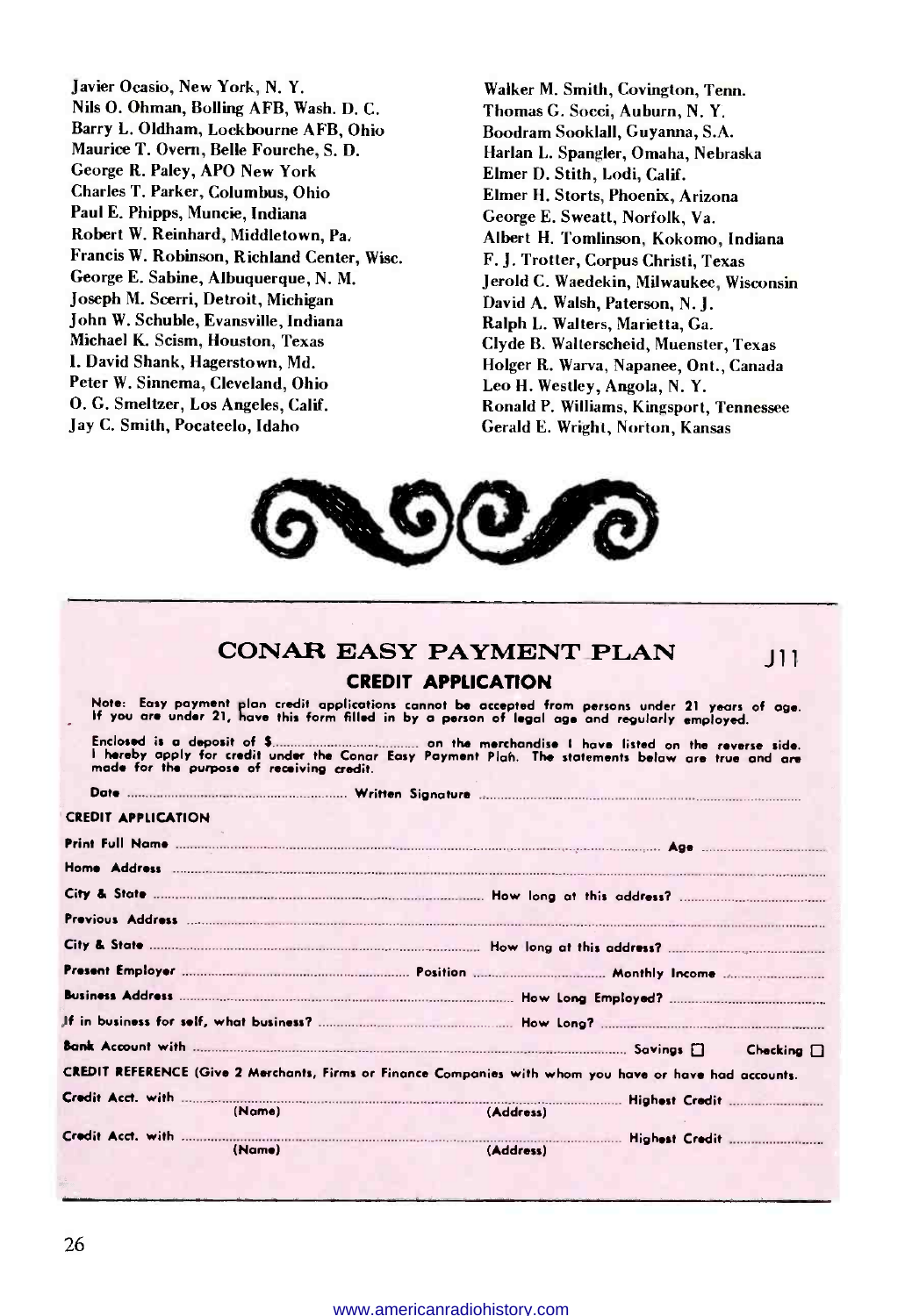

# Alumni News

| Sam Stinebaugh   President  |  |  |  |  |  |  |  |  |
|-----------------------------|--|--|--|--|--|--|--|--|
| Br. Bernard Frey Vice-Pres. |  |  |  |  |  |  |  |  |
| William Sames Vice-Pres.    |  |  |  |  |  |  |  |  |
| Graham Boyd Vice-Pres.      |  |  |  |  |  |  |  |  |
| Samuel Antman Vice-Pres.    |  |  |  |  |  |  |  |  |
| T. F. Nolan, Jr. Exec. Sec. |  |  |  |  |  |  |  |  |

# EXECUTIVE SECRETARY ANNOUNCES

# NEW PUBLICATION

NRIAA is about to publish a bimonthly newsletter of Electronic Service tips.

This will consist of our own information as well as that furnished by well known manufacturers of entertainmenttype Electronic equipment.

Once you have seen a copy of this publication, I believe you will be looking forward to the next edition.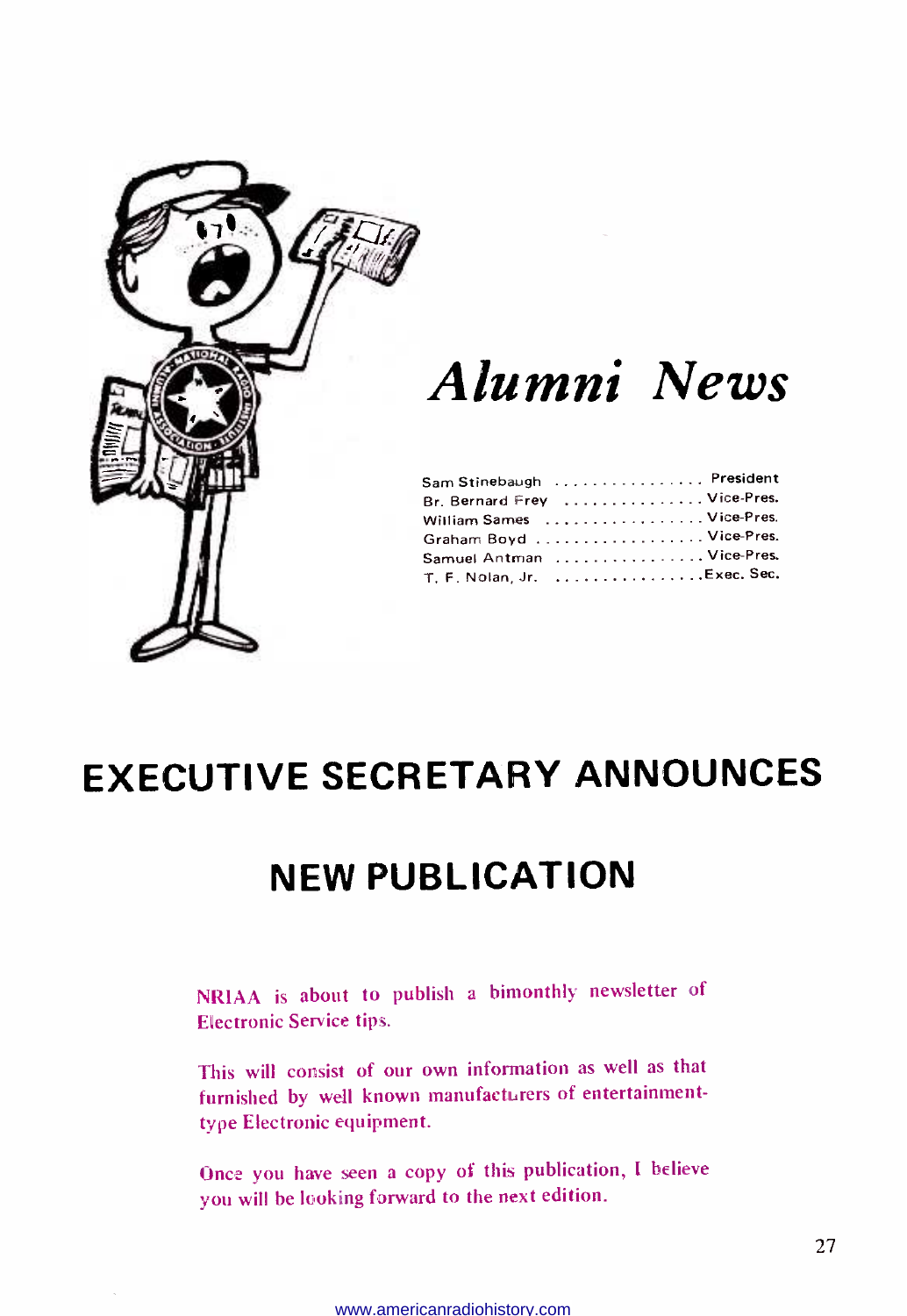

Detroit Chapter upon annual visit by Executive Secretary.

### DETROIT CHAPTER ENROLLS NEW MEMBERS

At the November meeting of the<br>DETROIT CHAPTER two new members were installed. Mr. David Hardy of Grosse Pointe Woods, and Mr. Nefus Butler of Detroit were welcomed to the membership. Charlie Cope brought in two radios for the members to troubleshoot and Mr. Kelly used the blackboard to demonstrate circuits used in some of the older sets.

At the December meeting Prince Bray brought down his oscilloscope that he had just repaired by replacing a defective transformer.

Mr. Nagey, our audio expert, gave us some do's and don'ts when wiring PA systems. Also, we had a visit from Mr. Robert Walsh from Windsor, Canada.

Mr. David Harding is going to bring his Color TV to the meeting. He built this set from a kit.

The meetings have been well attended and the year ended on a high note.

### FLINT, SAGINAW VALLEY CHAPTER HAS GOODWILL AMBASSADOR

The December meeting had a wealth of

speakers. There were six in all. They were Andrew Jobbagy, Steve Avetta, Gilbert Harris, Art Clapp and Robert Poli. Each one talked on a different electronics subject.

The January meeting was devoted to the election of officers, and the new officers are: Chairman, Andrew Jobbagy; Vice Chairman, Steve Avetta; Secretary, Jim Wintom; Treasurer, Arthur Clapp; Photographer, Richard Jobbagy; Sergeant -at -Arms, Robert Poli; Goodwill Ambassador, Jim Burke; Entertainment Comittee, Gilbert Harris; Educational Director, George Maker. The membership committee is Leslie Carley, George Martin and John Allen.

The Chapter welcomed Richard Jobbagy back home. Richard has just finished a hitch in the Air Force.

Andrew Jobbagy will be in San Frandisco soon, and as a Goodwill Ambassador will visit the San Francisco Chapter of the NRIAA.

There is real action in the FLINT, SAGINAW VALLEY CHAPTER.



Andrew Jobbagy (left) and Robert Poli demonstrate Conar Audio/Color.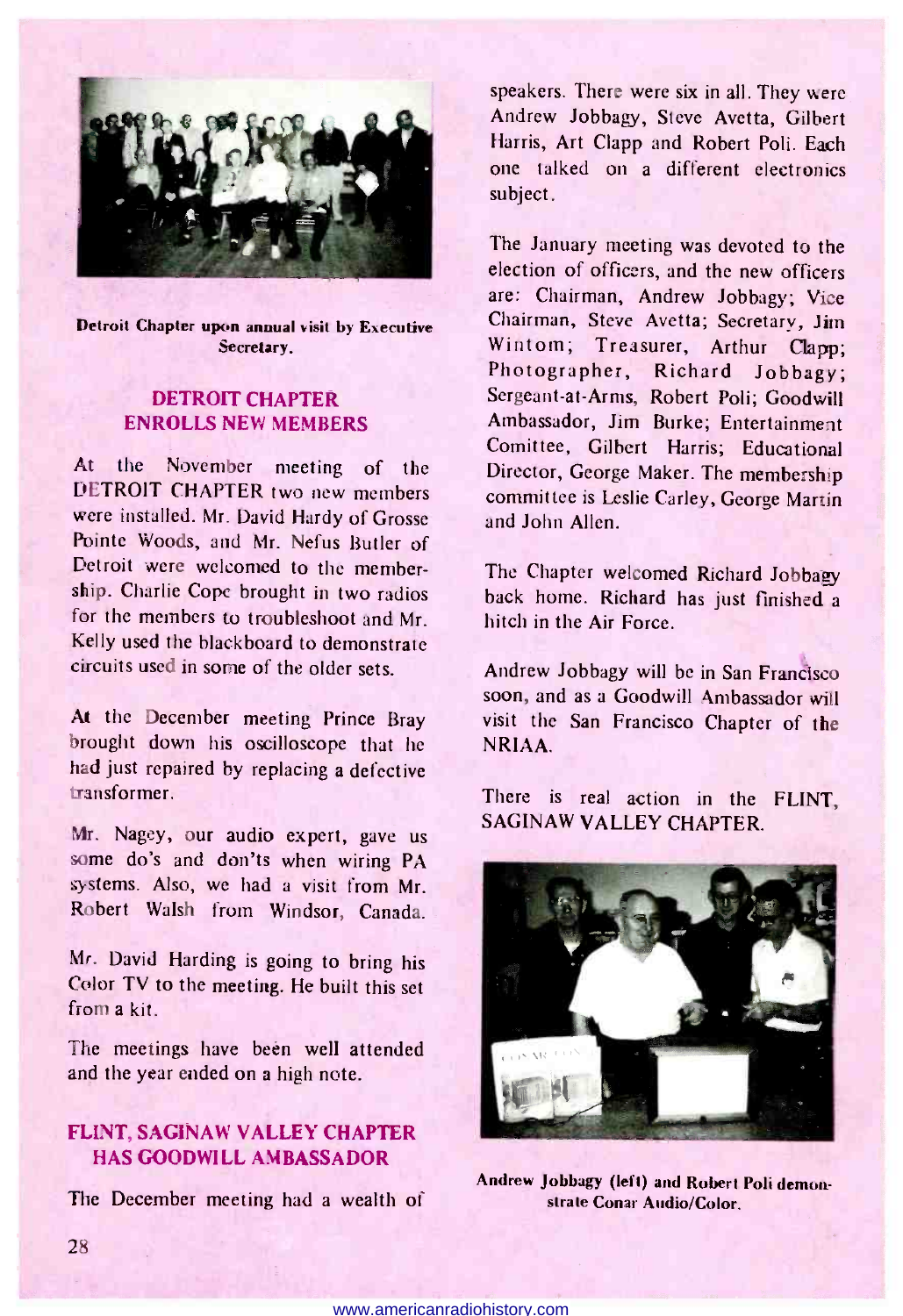### NEW YORK CHAPTER HAS YEARLY "GALA"

At the first meeting in December, the Chapter entertained Tom Nolan, the Executive Secretary of the Alumni Association at his yearly visit.

There was a good turnout, and the talk on alignment was well received by the members and guests. Slides and a blackboard were used to illustrate the various waveforms, and the equipment needed in the alignment of color TV receivers. The discussions of electronics difficulties of members, and their questions on various alignment instruments, was especially appreciated.

Steven LoPiccolo, a guest, won the door prize.

At the same meeting, new officers were sworn in by the National Secretary. They are: Chairman, Samuel Antman; Executive Chairman, Albert Bimstein; First Vice Chairman, Sylvester N. Carter (Pete), Second Vice Chairman, Willie Foggie; Treasurer, Roy DaSilva; Secretary, Theodore Freije.

The second meeting in December was a special "Gala" which is held each year by the Chapter.

This year, the Chapter was lucky to have Mr. Craighead of the New York Telephone Company who gave an illustrated talk titled "Beyond the Moon".

He brought up a good many points about the moon flight that the television coverage slid over. The talk was excellently presented and received a good ovation.

Samuel Antman was then sworn in as a National Vice President of the National Radio Institute Alumni Association by the local outgoing Secretary, Joseph Bradley.

Then came the serious business of getting down to eating those refreshments, which<br>were provided by Messrs Antman. provided by Messrs Antman, Bimstein and Carter. It was a real nice party.

### NORTH JERSEY CHAPTER VISITED BY INDUSTRY SPOKESMAN

Mr. Ralph Sassano, Supervisor with Emerson TV Company gave an interesting and informative lecture and demonstration of the methods used in testing assembled TV receivers.

He showed the various check points throughout the set and indicated the proper values of voltage and the wave forms that should be present. Each wave form was demonstrated in fine detail and trouble spots were pointed out where the waveform was of improper shape. Adjustments of chokes and transformers were thoroughly explained.

All in all, this was a very informative lecture.

At the December meeting the Chapter elected new officers and they are: Chairman, William E. Coke; Treasurer, Leroy Frienschner; Programming, Franklin Lucas; Secretary, Harry Weitz; and Vice Chairman, Franklin Lucas who took on two jobs.

Chairman William E. Coke gave a lecture and demonstration concerning transistors,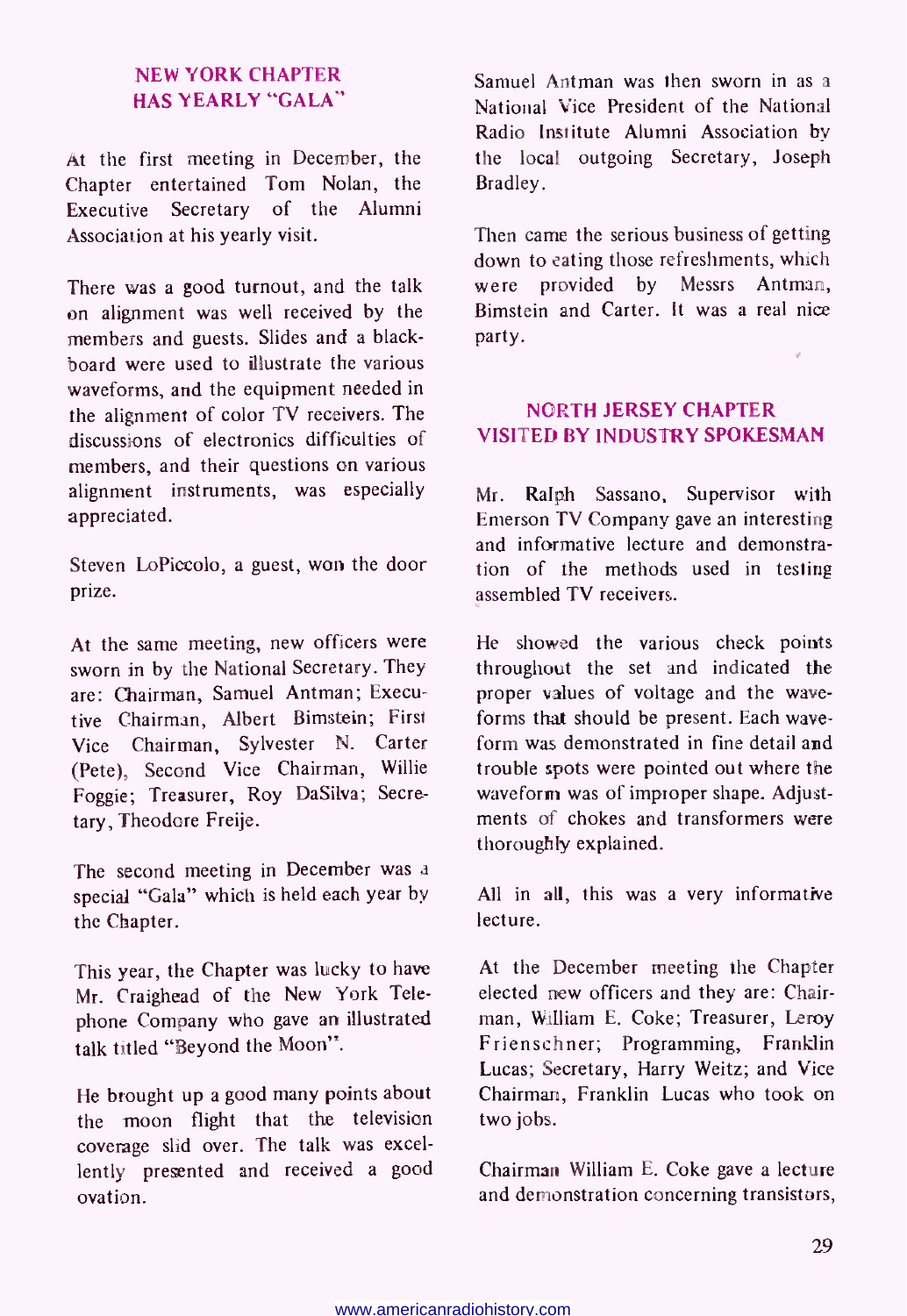diodes and selenium rectifiers. He used his scope and a simple diode checking setup, which he builf from spare parts.

Don Clark brought in a malfunctioning TV set that the membership worked on and located the problem.

The NORTH JERSEY CHAPTER is all set for a brand new year.

### PHILADELPHIA-CAMDEN CHAPTER HAS YEARLY PARTY

The Executive Secretary was entertained by the PHILADELPHIA CHAPTER on his yearly visit. The talk on alignment procedures was well received by the membership.

After the meeting, hot dogs, sauerkraut and other good foods were served by the members. This is a yearly event looked forward to by the membership.

There is one sad note to communicate. The wife of Jules Cohen, Secretary of the PHILADELPHIA CHAPTER, was involved in a very serious automobile accident and she lost the sight of one eye. All of us at NRI and the Alumni Association express our deepest sympathy.

### PITTSBURGH CHAPTER LOSES MEETING PLACE

The building on Forbes Avenue, which has been the meeting place for the PITTSBURGH CHAPTER for a number of years, is being demolished. The November meeting was the last one held in that hall. The meetings from now on will be held at Jim Wheeler's home at 1436 Riverview Dr., Verona, PA.

The December meeting was held at Jim's, in the SAN FRANCISCO CHAPTER.

and new officers were elected. The officers for 1970 are: Chairman, Tom Schnader; Vice Chairman, James Wheeler; Recording Secretary, George McElwain; Treasurer, William Sames. The board members are Jack Benoit, George Turner and William Lundy. The new officers were sworn in by Dave Benes.

The meeting was followed by the annual Christmas party where everyone had a good time.

Until a new meeting location is found, Jim Wheeler will host the Chapter.

### SAN ANTONIO CHAPTER SWEARS IN NEW NATIONAL PRESIDENT

At the November meeting of the SAN ANTONIO CHAPTER, the little game of "What's My Line" was played, and the subject was horizontal afc circuits. Bob Bonge and Sam Stinebaugh led the discussion.

New Officers were elected for 1970 and they are: Chairman, Bob Bonge; Vice Chairman, Lt. Col. E. B. Geisendorff; Treasurer, Sam Dentier; Secretary, Sam Stinebaugh.

The big meeting of the year was the Christmas Dinner where Sam Stinebaugh was sworn in as the National President of the NRI Alumni Association. Along with this issue we have a picture of the swearing-in ceremony. Best of luck for a good year, Sam, and the best of luck to the San Antonio Chapter.

### SAN FRANCISCO CHAPTER TAKES IN NEW MEMBER

Arthur Byron was welcomed as a member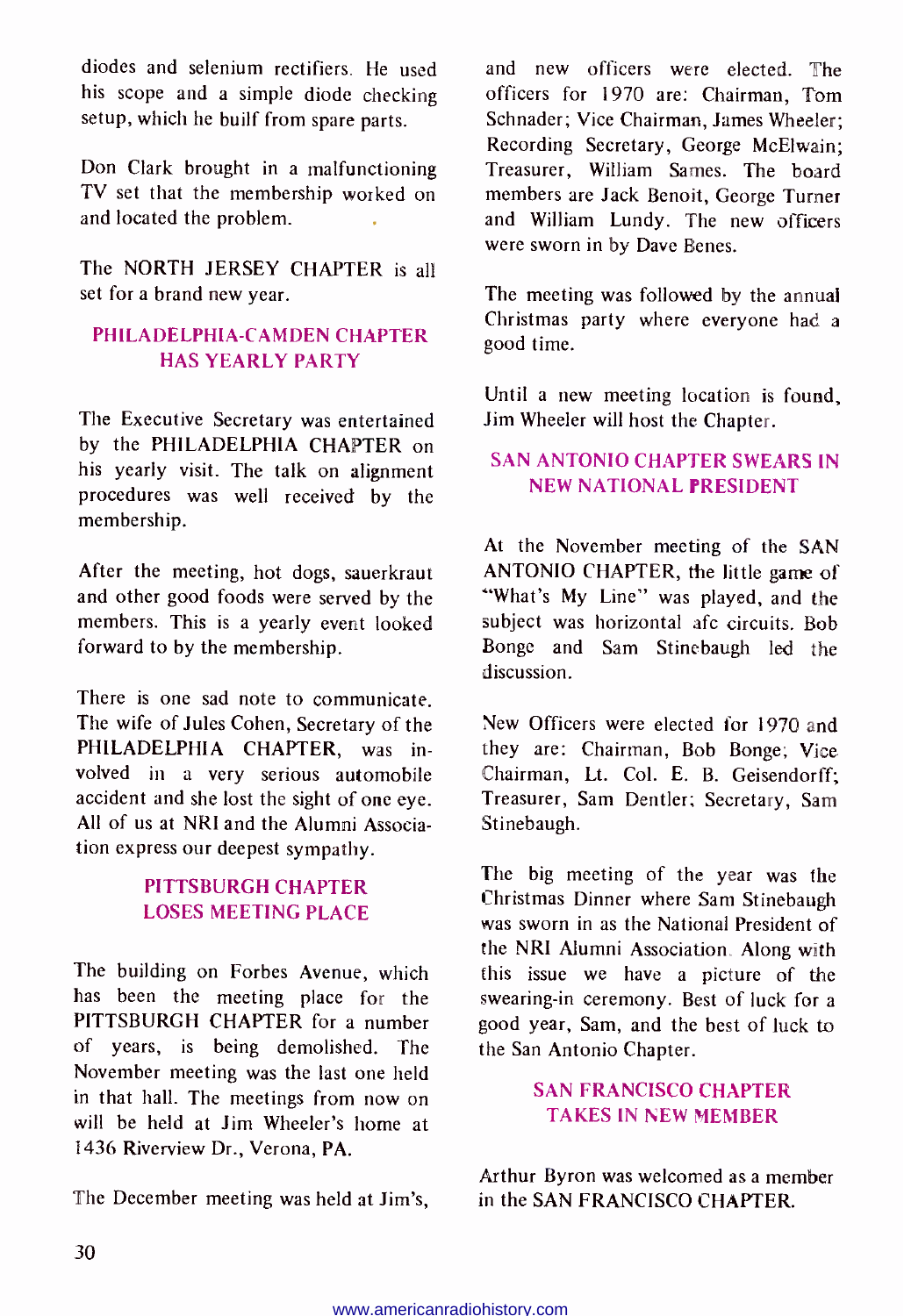

R. E. Bonge (left) swears in San Stinebaugh as Nat'l NR1AA President.

Ross Alexander gave a talk on transistor application at the November meeting.

At the December meeting Mr. Arthur Byron, who is in the Merchant Marine<br>Radio Service, presented a discussion on oscilloscopes and frequency generators. The Chapter welcomed his talk.

The January meeting will have Ross Alexander demonstrating, with instruments, various phases of transistor amplification. Best of luck, San Francisco.

### SPRINGFIELD CHAPTER VISITED BY NATIONAL SECRETARY

The November meeting consisted of discussions of various pieces of electronic equipment. The Chapter decided to adopt the panel game used by the SAN ANTONIO CHAPTER and this will be done at the January meeting.

At the December meeting the Chapter played host to Tom Nolan, the Executive Secretary of NRIAA.

Tom's topic was TV alignment of color sets. Tom endeavored to remove the fear that most serviceman have for this phase of servicing. Tom covered the whole color set from the tuner through to the detector, chroma and bandpass circuits. He explained the equipment needed and its application. Cautions were injected here and there, expecially in tuning broad band circuits in the color section.

The members wish to extend their thanks to Tom and NRI for an evening of enlightenment. Also, thanks to Norm Charest for the use of his home.

At the following meeting, Brother Bernard Frey was sworn in as a National Vice -President of the National Radio Institute Alumni Association for the year 1970.

### NEW CHAPTER FOR SACRAMENTO CALIF.?

Mr. Richard E. Russell of North Highlands. Calif. is anxious to start a new Chapter of the NRIAA in the Sacramento, Calif. area.

All those Alumni members and graduates in that area who are interested may contact Mr. Russell by phone: 916 -332 -5419.

His home address is:

Richard E. Russell 6609 Stoneman Dr. North Highlands, Calif. 95660

If and when a new Chapter could be started, the Executive Secretary, Tom Nolan, would be glad to make a trip to Calif. and present the Charter.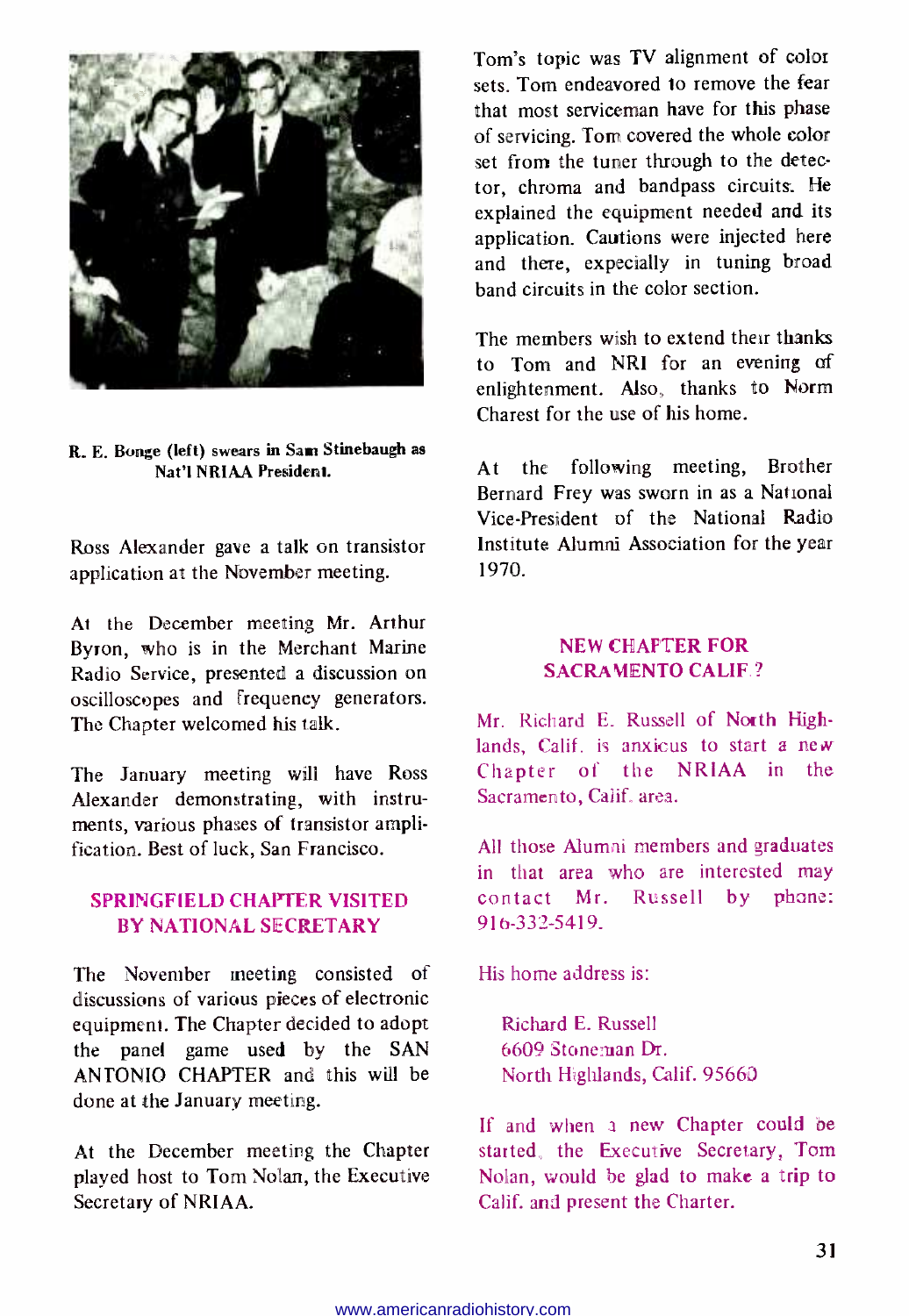### DIRECTORY OF CHAPTERS

CHAMBERSBURG (CUMBERLAND VALLEY) CHAPTER meets 8:00 p.m. 2nd Tuesday of each month at Bob Erford's Radio -TV Service Shop, Chambersburg, Pa. Chairman: Gerald Strite, RRl , Chambersburg, Pa.

DETROIT CHAPTER meets 8 p.m., 2nd Friday of each month at St. Andrews Hall, 431 E. Congress St., Detroit. Chairman: James Kelley, 1140 Livernois, Detroit, Mich. VI 1-4972.

FLINT (SAGINAW VALLEY) CHAP-TER meets 7:30 p.m., 2nd Wednesday of each month at Andrew Jobbagy's shop, G -5507 S. Saginaw Rd., Flint. Chairman: Andrew Jobbagy.

LOS ANGELES CHAPTER meets 8 p.m., 2nd and last Saturday of each month at Graham D. Boyd's TV Shop, 1223 N. Vermont Ave., Los Angeles, Calif., NO-2-3759.

NEW ORLEANS CHAPTER meets 8 p.m., 2nd Tuesday of each month at Galjour's TV, 809 N. Broad St., New Orleans, La. Chairman: Herman Blackford, 5301 Tchoupitoulas St., New Orleans, La.

NEW YORK CITY CHAPTER meets 8:30 p.m. 1st and 3rd Thursday of each month at 264 E. 10th St., New York City. Chairman: Samuel Antman, 1669 45th St., Brooklyn, N.Y.

NORTH JERSEY CHAPTER meets 8 p.m., last Friday of each month at Midland Hardware, 155 Midland Ave.,

Kearney, N.J. Chairman: William Colton, 191 Prospect Ave., North Arlington, N.J.

PHILADELPHIA-CAMDEN CHAPTER meets 8 p.m., 4th Monday of each month at K of C Hall, Tulip and Tyson Sts., Philadelphia. Chairman: Herbert Emrich, 2826 Garden Lane, Cornwell Heights, Pa.

PITTSBURGH CHAPTER meets 8 p.m., 1st Thursday of each month in the basement of the U.P. Church of Verona, Pa., corner of South Ave. & 2nd St. Chairman: Tom Schnader, RFD 3, Irwin, Pa.

SAN ANTONIO (ALAMO) CHAPTER meets 7 p.m., 4th Friday of each month at Alamo Heights Christian Church Scout House, 350 Primrose St., 6500 block of N. New Braunfels St. (3 blocks north of Austin Hwy.), San Antonio. Chairman: R. E. Bonge, 222 Amador Lane, San Antonio, Texas.

SAN FRANCISCO CHAPTER meets 8 p.m., 2nd Wednesday of each month at the home of J. Arthur Ragsdale, 1526 27th Ave., San Francisco. Chairman: Isaiah Randolph, 60 Santa Fe Ave., San Francisco, Calif.

SOUTHEASTERN MASSACHUSETTS CHAPTER meets 8 p.m., last Wednesday of each month at the home of John Alves, 57 Allen Blvd., Swansea, Mass. Chairman: Oliva J. Laprise, 55 Tecumseh St., Fall River, Mass.

SPRINGFIELD (MASS.) CHAPTER meets 7 p.m., last Saturday of each month at the shop of Norman Charest, 74 Redfern Dr., Springfield. Chairman: Al Dorman, 6 Forest Lane, Simsburg, Conn.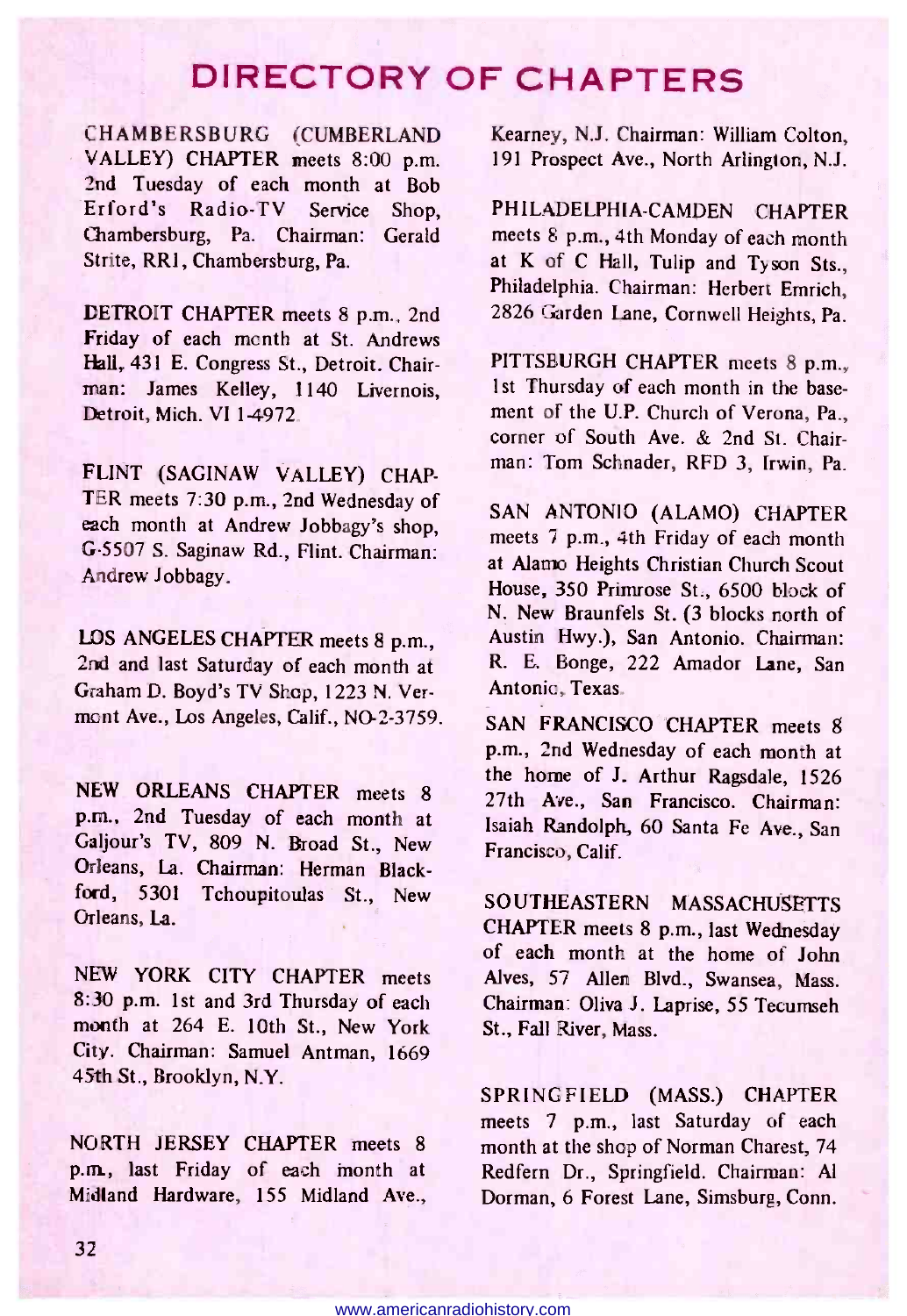# SPECIAL OFFER FOR THE COLOR TV SERVICEMAN

# GET OUR \$22.35

# ISOLATION TRANSFORMER FREE

WHEN YOU ORDER BOTH:

CONAR 5" WIDE BAND  $\overline{AND}$  CONAR COLOR BAR OSCILLOSCOPE

**OR BUY ONE OF THESE TWO INSTRUMENTS AND** GET THE ISOLATION TRANSFORMER FOR ONLY \$7.00)



PRICE 250UK 599.90 WIRED\$139.50 STUDENT AND ALUMNI PRICE  $KIT_{250UK}$  \$82.90 WIRED<br>250WT 129.75

CATALOG

Shipped Express collect

#### The Conar model 250 features:

- $\bullet$  Uses 2400 volts on the cathode ray tube-50% more than most scopes.
- 
- Vertical gain control is calibrated for direct<br>reading of peak-to-peak voltages.<br>Two stage retrace blanking amplifier gives<br>100% retrace blanking at all frequencies produced by the scope sweep generator.
- Accurately measures ripple output of power supplies; checks auto radio vibrators dynamically.
- Intensity and focus controls use special in sulated high voltage potentiometers to elimi nate leakage and shock hazards.
- Has push -pull outputs balanced by separate phase splitter tubes in both horizontal and vertical amplifiers.
- $\bullet$  Built-in flyback checker gives rapid, in-circuit testing of flybacks, transformers, yokes, coils, loopsticks.
- Sweep range-10cps to 500kc-five times the range of most other scopes, using special linearity circuit.



| <b>CATALOG PRICE</b>       |                                   |                |          |  |  |  |  |
|----------------------------|-----------------------------------|----------------|----------|--|--|--|--|
| KIT<br><b>680UK</b>        | \$89.50                           | WIRED<br>680WT | \$121.50 |  |  |  |  |
|                            | <b>STUDENT &amp; ALUMNI PRICE</b> |                |          |  |  |  |  |
| <b>KIT</b><br><b>680UK</b> | \$79.50                           | WIRED<br>680WT | \$109.00 |  |  |  |  |

The Conar model 680 integrated circuit color bar generator features:

- Exclusive digital integrated circuits.
- Exclusive 4 crystal controlled oscillators.
- Exclusive AC or battery operation.
- Completely solid state.
- Color amplitude control.
- Color phase adjustment.
- Regulated power supply.
- **Stability control.**
- TV station sync and blanking pulses.
- Nine patterns.
- Red, blue and green gun killers.
- Compact, lightweight, portable.

# ORDER NOW AT YOUR SPECIAL STUDENT & ALUMNI PRICE. BOTH FOR ONLY: KIT \$162.40 OR WIRED \$238.75

(THIS SPECIAL OFFER EXPIRES APRIL 30, 1970) USE CONVENIENT ORDER BLANK ON PAGE 25